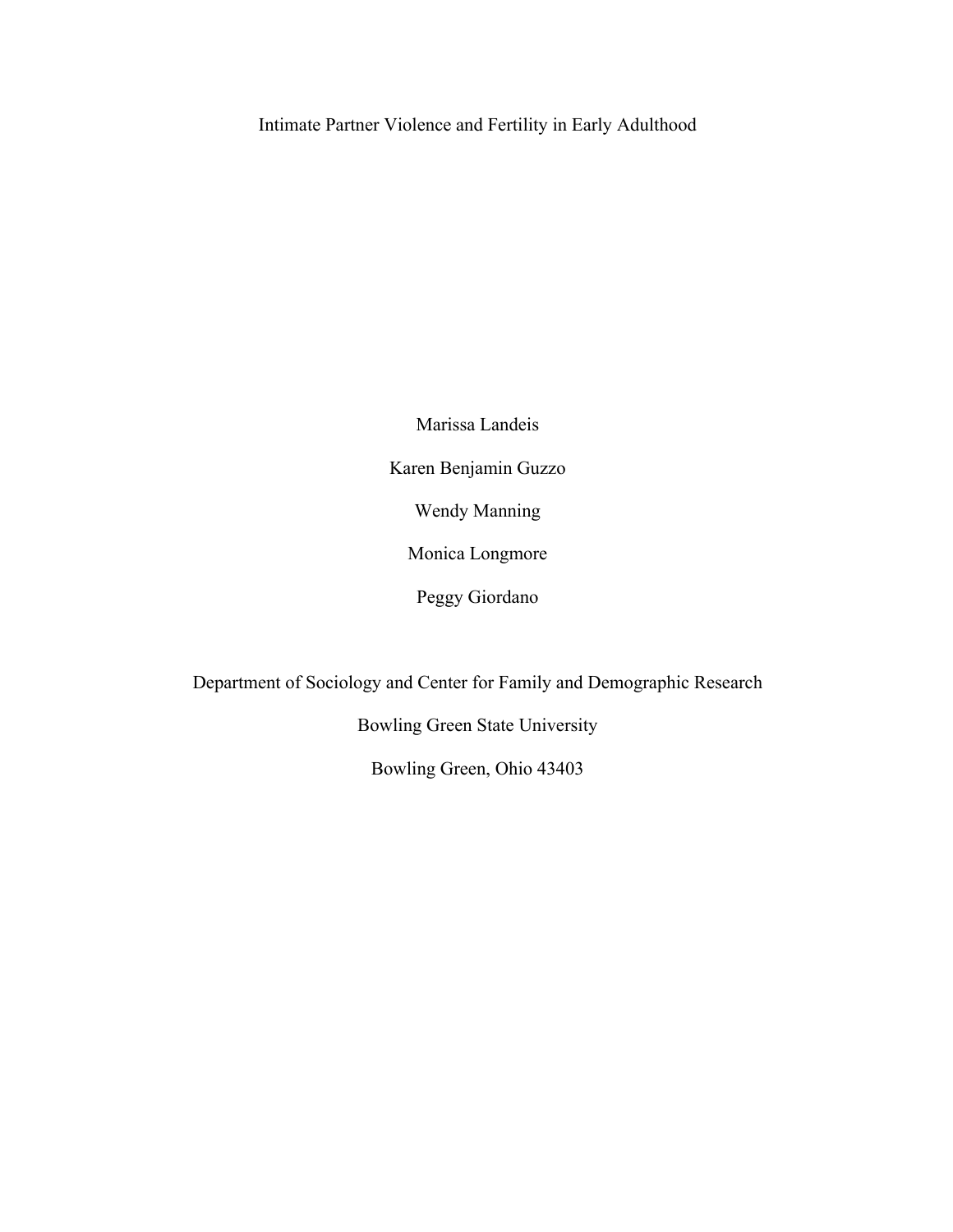#### ABSTRACT

Prior work has suggested that intimate partner violence (IPV) is associated with unintended fertility, but because both IPV and unintended fertility are concentrated among young adults, this association may not be causal. Using the Toledo Adolescent Relationships Study, we examine how IPV experience is related to early parenthood ( $N = 836$ ). Then, among parents ( $N = 360$ ), we investigate whether IPV is associated with the probability their first birth is unintended. Preliminary results indicate respondents who have ever experienced IPV have higher odds of becoming parents before age 25. However, among parents, IPV experience at the wave prior to their first birth is unrelated to whether the birth was characterized as unintended. Our results suggest that rather than a causal relationship, IPV and unintended fertility both occur in young adulthood and in unstable relationships. Our work has important implications for targeting young adults who experience both IPV and unintended fertility.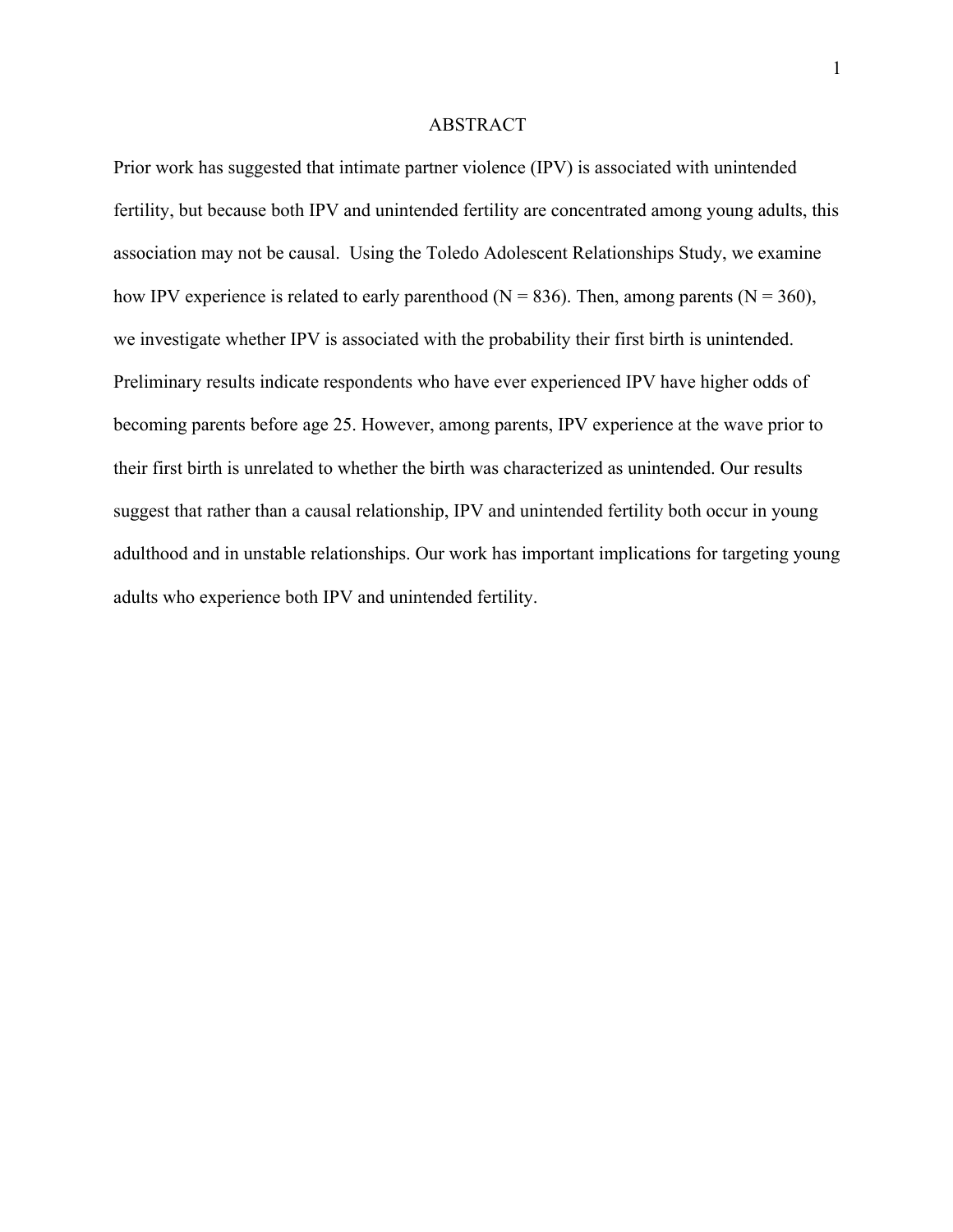### **Intimate Partner Violence and Fertility in Early Adulthood**

The United States has a high rate of unintended pregnancies compared to other Westernized countries (Sedgh, Singh, & Hussain 2014), and just under half of all pregnancies in the United States are unintended (Finer & Zolna 2016). Research shows that unintended fertility is negatively associated with maternal and child health (Gibson et al. 2008). Women who are most at risk of an unintended pregnancy are those who are socioeconomically disadvantaged as well as women of color (Finer & Zolna 2014; Finer & Zolna 2016; Henshaw 1998). Further, unintended fertility appears to have relationship consequences as well, with unintended first births to co-residing parents increasing the probability they will dissolve their relationship (Guzzo & Hayford 2012; Manning, Smock, & Majumdar 2004). Because of the negative links between unintended fertility and well-being, and its concentration among disadvantaged populations, unintended fertility is an important area of social science research, studied as both a predictor and an outcome.

One emerging area of fertility intention research has been its intersection with intimate partner violence (IPV). Scholars have documented two different relationships between IPV and fertility intentions. First, IPV seems to be a significant predictor of unintended fertility, but second, unintended fertility also increases the risk of experiencing IPV (Pallitto, Campbell, and O'Campo 2005; Yakubovich, Stockl, Murray, Melendez-torres, Steinert, Galvin, and Humphreys 2018). While both of these areas have received substantial analytical attention, there are still questions of causality in both relationships. The focus of this paper is to delve deeper into the first relationship by analyzing whether or not IPV experience puts individuals at risk for unintended fertility.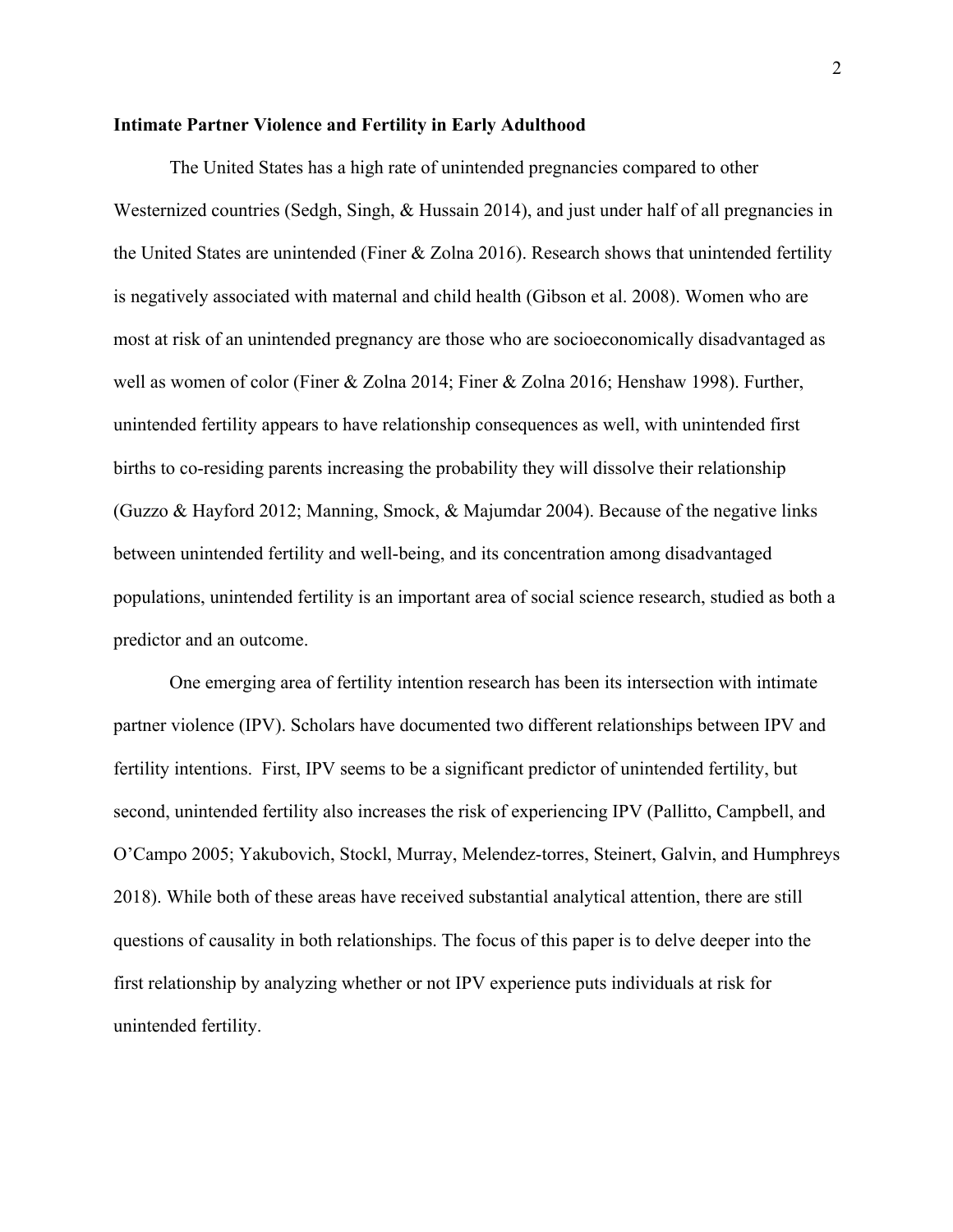Drawing on a population-based longitudinal sample, the Toledo Adolescent Relationships Study (TARS), we will investigate how prior IPV is associated with entry into early parenthood as well as the reported intention of the first birth. With our longitudinal data, which contains a rich set of factors linked to both IPV and unintended fertility, we will be able to more fully investigate whether there is a causal connection between IPV and subsequent fertility, including whether such births are unintended. Additionally, we incorporate men, who have received considerably less attention in both IPV and fertility research. Thus, this paper will make an important contribution to the IPV and fertility intention literature by examining the causal relationship IPV has—or does not have—with unintended fertility. In this preliminary draft, we present our basic arguments and some early results.

#### BACKGROUND

#### *IPV and Fertility Intendedness*

Intimate partner violence peaks in young adulthood for both men and women (Johnson et al. 2015). Nationally, roughly one in four women and one in seven men are victims of severe physical violence, and one in three women and one in four men have been pushed, slapped, or shoved by an intimate partner (Breiding, Chen, and Black 2014). Although most research on IPV focuses on male-to-female IPV, female-to-male IPV is also common; in fact, some evidence suggests that women are significantly more likely to report perpetration than men (Giordano, Copp, Longmore, and Manning 2016). IPV perpetration and victimization are, in general, more common among the disadvantaged (Breiding et al.2014; Schumacher, Fedbau-Kohn, Smith Slep, and Heyman 2001), as is early and unintended fertility.

Prior research has demonstrated that women who have experienced IPV have an increased risk of an early pregnancy (Barber, Kusunoki, Gatny, and Budnick, 2018) and an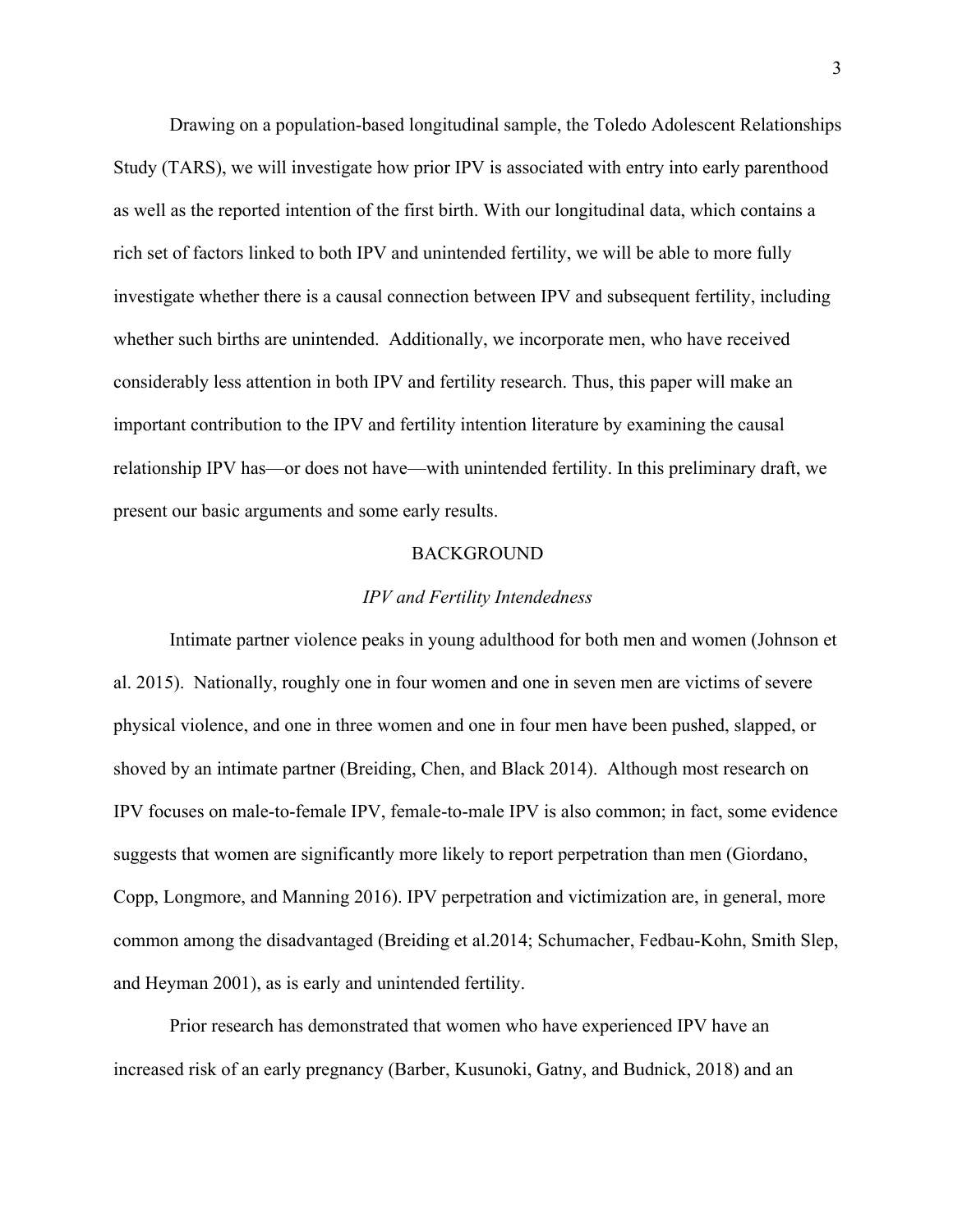unintended pregnancy (Pallitto, Campbell, and O'Campo, 2005; Miller & Silverman 2010). IPV may lead to unintended fertility through several mechanisms. At the most basic level, individuals in violent (and often volatile relationships) may be hesitant to have a child under such circumstances or with such partners; any births would result from unintended pregnancies. A more direct mechanism would be reproductive coercion, where partners control women's ability to make independent reproductive decisions. Partners may deliberately sabotage contraceptive methods or exert pressure to have sex without contraception (Miller & Silverman 2010); partners may also more explicitly try to convince a partner to have a baby. The latter instance, though, provides an important wrinkle to arguments about IPV and unintended births – if a partner convinces someone to have a baby, or a woman feels that having a baby will make her partner happy even if she does not want a child, it may not necessarily be an *unintended*  birth. Along a similar line, both men and women in unstable and violent relationships may engage in more risky behavior or feel more ambivalent about having a child; thus, such births could exist in a liminal space between wanted and unwanted.

Thus, although there appear to be ways that IPV could increase the risk of an unintended birth, it is far from clear whether this is always the case, especially given the limitations of prior research. First, past research often relies on cross-sectional data, inhibiting the ability to draw causal conclusions (e.g., Miller & Silverman 2010). Longitudinal data is necessary to analyze the timing of IPV experiences and fertility behaviors. Second, many studies have only considered IPV victimization (Yakubovich et al. 2018), yet perpetration can also be indicative of problematic and volatile relationships. As noted above, most studies on IPV also focus primarily on women's experiences, and most studies of fertility focus primarily on women as well; thus, whether IPV is associated with men's fertility behaviors remains unclear. Finally, the bulk of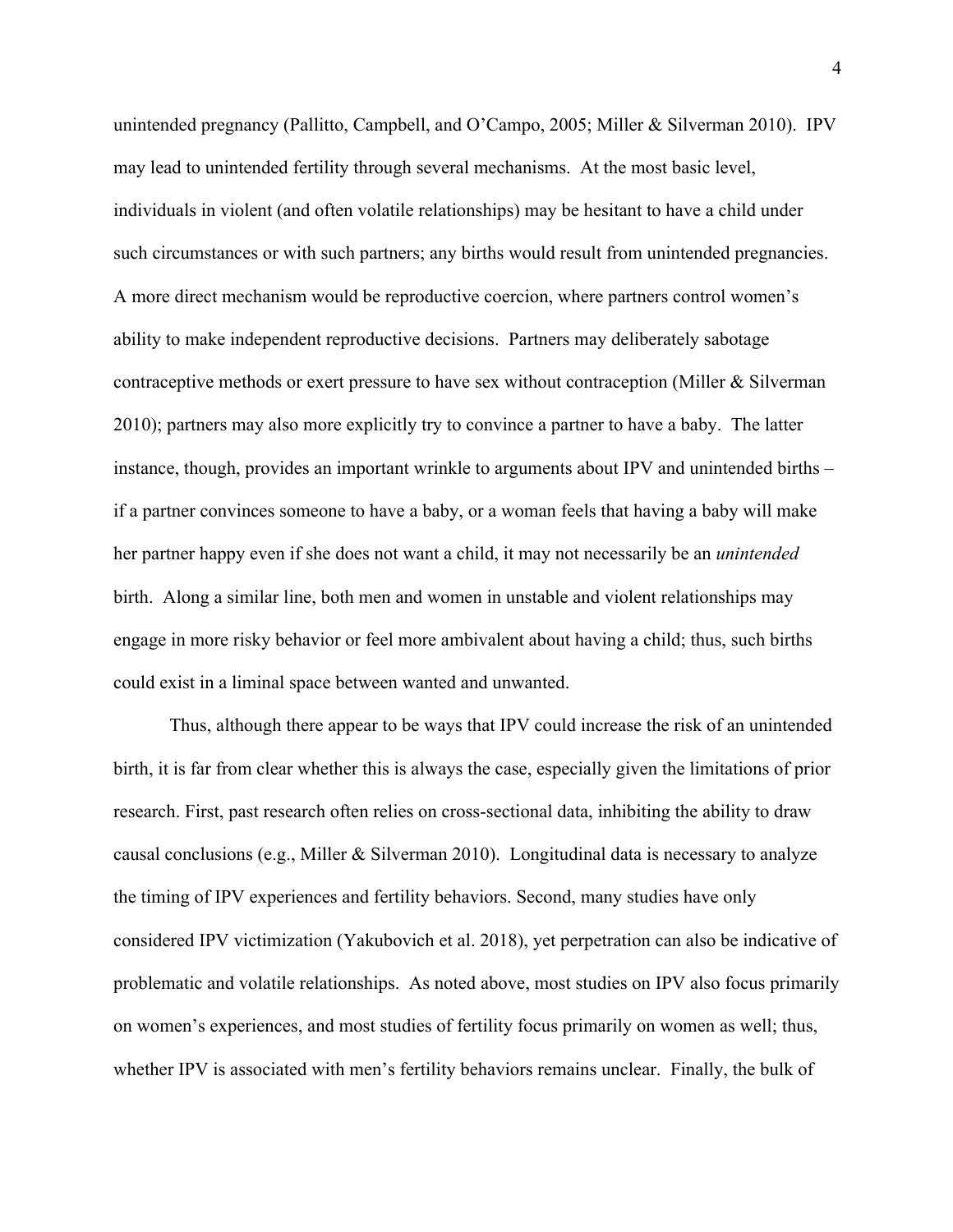prior studies have used dichotomous or narrowly defined measures of unintended fertility (Yakubovich et al. 2018), ignoring the possibility that IPV may influence risk-taking or ambivalence.

Another important shortcoming of prior work is the inability to account for key factors that are likely to be associated with both IPV and unintended fertility, allowing us to better isolate the role of IPV from confounding factors. For instance, the majority of births to young adults are unintended (Finer and Zolna, 2016), and the young adult years are those in which IPV rates are highest (Capaldi, Knoble, Wu Shortt, & Hyoun 2012; Johnson et al. 2015); it may be that the association between IPV and unintended fertility is spurious. Although some studies include socioeconomic and demographic factors, such as age, family background, and raceethnicity, key factors also include union and family planning characteristics. For instance, marital status is associated with both unintended pregnancy and IPV (Capaldi et al. 2012; Finer and Zolna 2016). Attitudes about contraception – and one's belief in being able to use contraception consistently – are linked to IPV and unintended pregnancy (Gibbs et al. 2013; Guzzo and Hayford 2018; Manning, Giordano, Longmore, & Flanigan 2012). Other behavioral factors, such as delinquency or poor school performance, could also influence IPV or unintended fertility.

# *Current research*

In this study, we build on prior research to consider whether IPV is predictive of having a first birth, and the intendedness of that birth, among both men and women. An alternative hypothesis is that the association between IPV and having an early first birth or an unintended birth is explained by other proximate factors, such as relationship or contraceptive use, as well as indicators of disadvantage, such as criminal behavior and substance use. The completed paper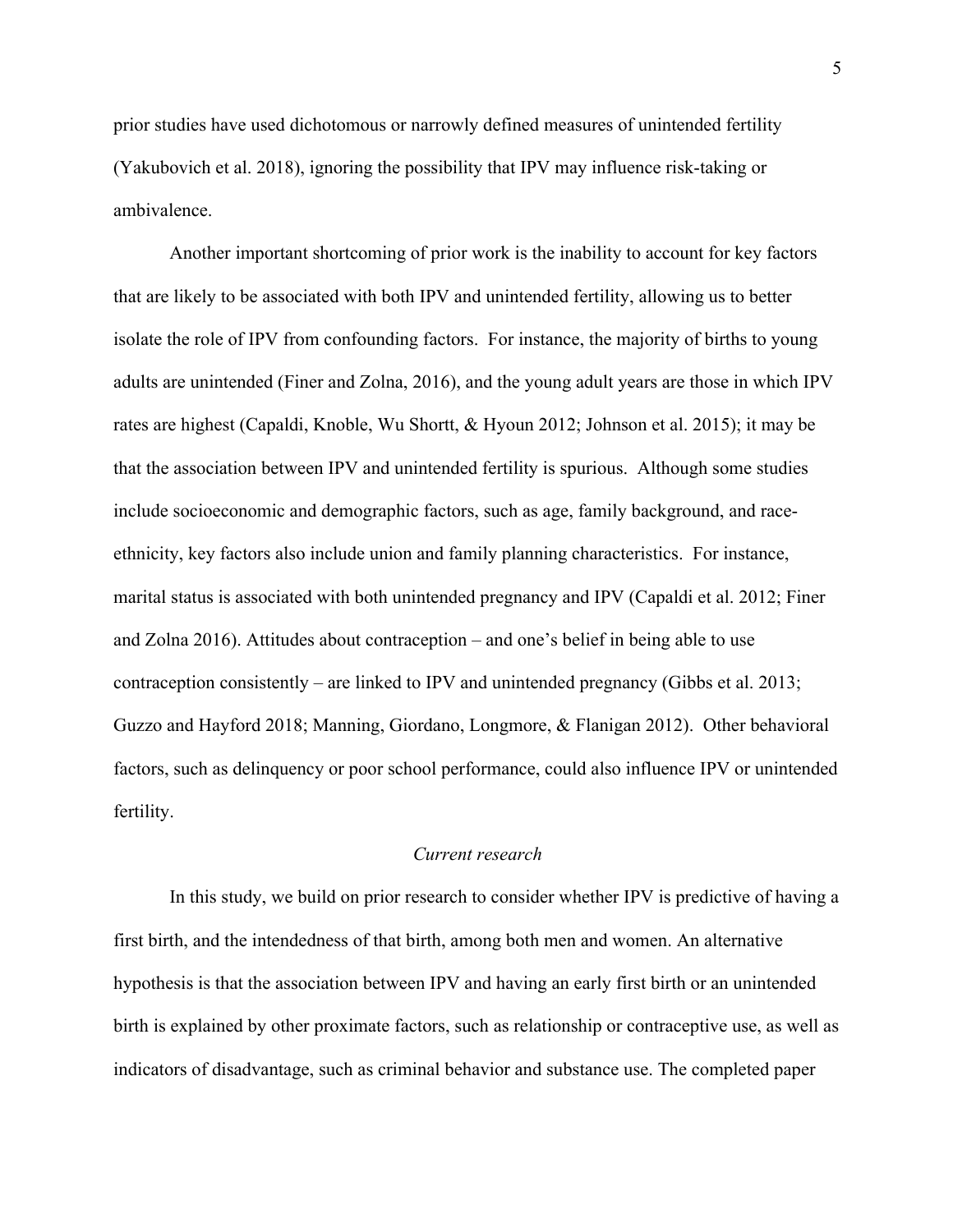will capitalize on longitudinal data that is uniquely suited to overcome many of the challenges identified above, including measures of both perpetration and victimization, nuanced categories of birth intendedness, and a rich set of background and union characteristics to better establish causal connections. In this preliminary draft, we present cross-sectional analyses of the link between IPV and having a child by age 25; however, for those who had a child, we are able to predict first birth intentions using a measure of IPV prior to birth to establish temporal ordering.

### DATA AND METHODS

#### *Data*

We analyze longitudinal data from the Toledo Adolescent Relationships Study (TARS). TARS is a school-based sample based in Lucas County, Ohio. The 1,321 respondents were selected in 2000 from publically available records of students in the  $7<sup>th</sup>$ ,  $9<sup>th</sup>$ , and  $11<sup>th</sup>$  grade. The sampling frame, developed by the National Opinion Research Center, comprised 15,188 eligible students separated by race-ethnicity (non-Hispanic White, non-Hispanic Black, and Hispanic), gender, and grade into 18 strata. Through random subsamples, 2,273 students were selected from each strata. Of the 2,273 students, we contacted 1,625 and had 304 refusals, leaving us with 81.3 % or 1,321 students. Black and Hispanic students were oversampled. In order to maintain privacy, each respondent had an in-home interview with a questionnaire in the form of the computer-assisted personal interview (CAPI).

There are five waves of data included in this study. Interviews for wave 1 began in 2001, wave 2 was conducted in 2002/2003, wave 3 in 2004/2005, wave 4 in 2006/2007, and the most recent data collection occurred for wave 5 in 2011/2012. In wave 1 respondent's ages ranged from 12-19 and at wave 5 respondents ages ranged from 25-32. Respondents had to complete at least one interview beyond the first one to be included in the analyses. We initially excluded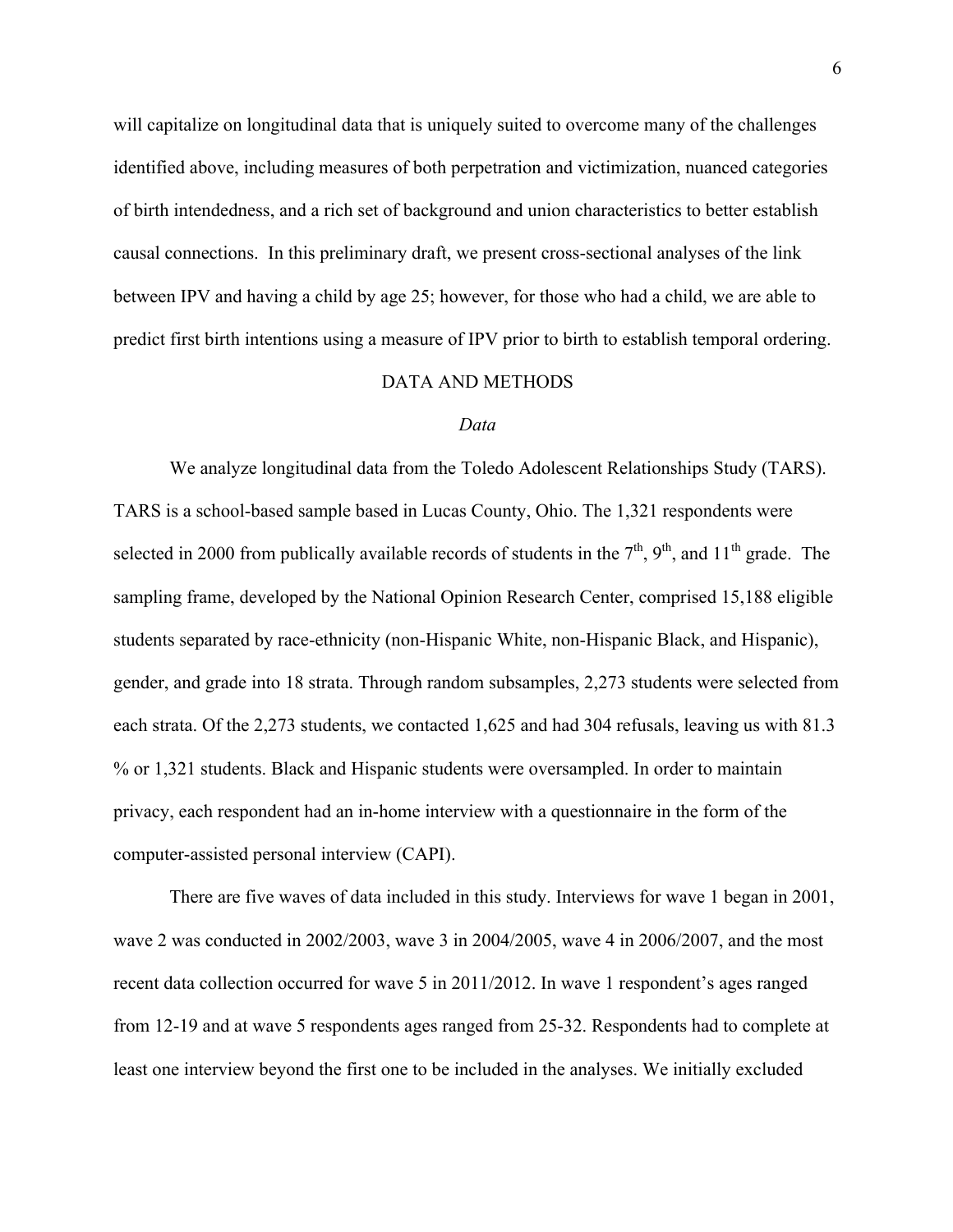those who had a first birth before the risk period began resulting in 1,283 respondents. We limited the sample to respondents who reported their race or ethnicity as White, Black or Hispanic  $(n=1,257)$ . Respondents who had missing data on the dependent or independent variables were omitted, resulting in 1,239 respondents. Finally, we restrict the analysis of first births to those who reached at least 25, giving us a sample size of 836 respondents at wave 5. For the analysis of intendedness among first births, our sample includes the 360 individuals with at least one birth.

# *Dependent Variable*

Respondents reported on the exact dates of their live births. As mentioned, respondents who had already had their first birth by the first wave were excluded from the analyses. At each interview, respondents were asked whether they had ever had any births, and if so, the date of each birth. In our preliminary analyses we measure whether the respondent had a child prior to age 25. In the final paper we will use event history method techniques to estimate the hazard of having a birth.

The indicator of *intentions* is based on the following question. "At the time your found out you were pregnant [your partner was pregnant], would you say you: 1) Wanted to become pregnant [get your partner pregnant]; 2) Didn't want to become pregnant [get your partner pregnant]; 3) Hadn't thought about whether you wanted to get pregnant [get your partner pregnant]; 4) Didn't care one way or another. In our preliminary regression analysis, we investigate two potential ways of analyzing this measure. First, this variable is collapsed and coded as 1) unintended fertility (didn't want, risky behavior, and ambivalence) and 0) for pregnancies that were intended (wanted). Second, we retain the original four categories. The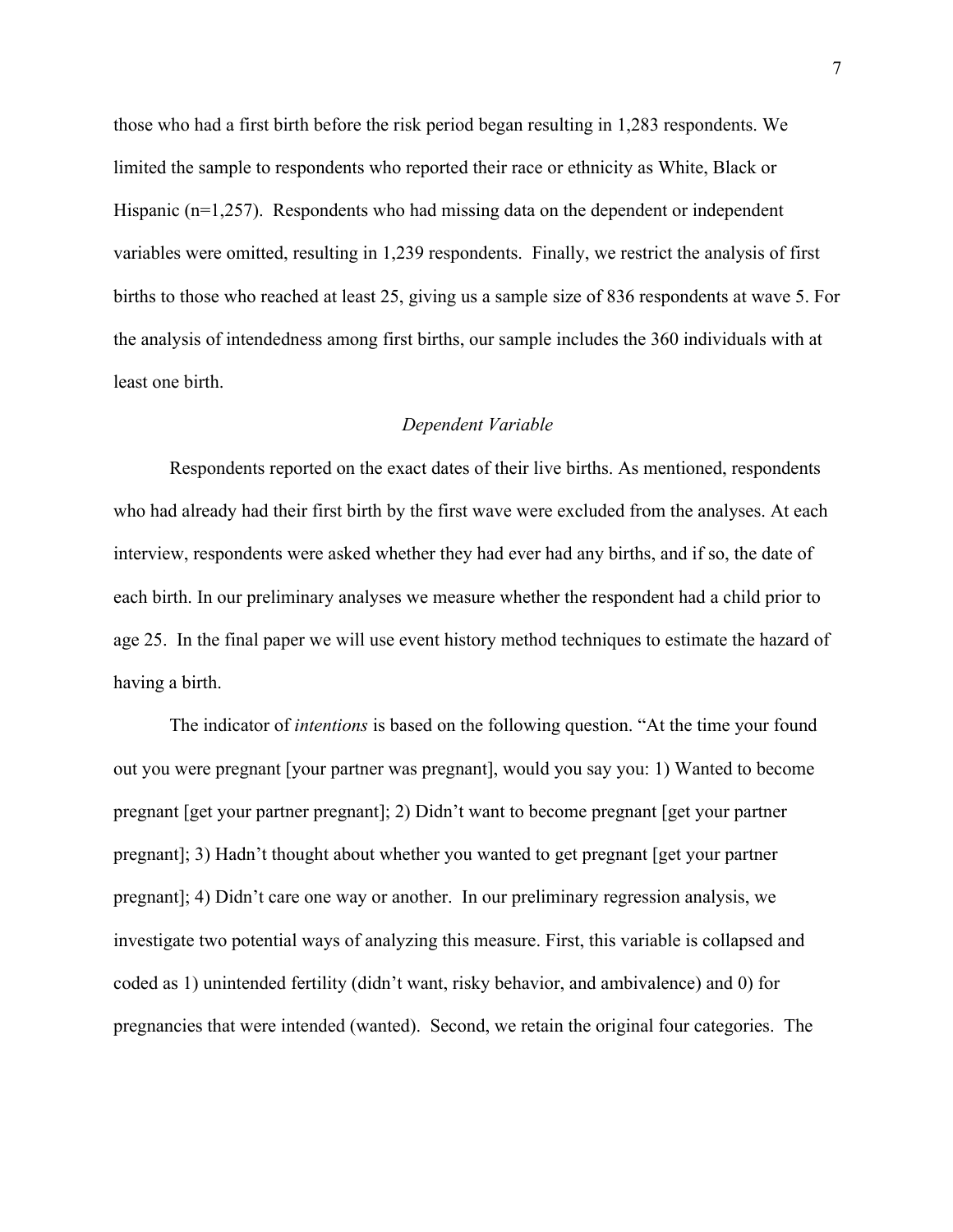response "hadn't thought about it" likely taps into risky sexual behavior whereas "didn't care about it" seems to tap into ambivalence.

### *Independent Variable*

*Intimate Partner Violence* uses items from the Conflict Tactics Scale (Straus and Gelles 1990) where we ask respondents how often their current or most recent partner has 1) thrown something at you; 2) pushed, shoved, or grabbed you; 3) slapped you in the face or head with an open hand; and 4) hit you. The responses ranged from "never" to "very often." Respondents were also asked the frequency of which they committed these violent against towards their current or most recent partner. Our final variable is one that measures *mutual violence,* in which respondents were given a 1 if they ever reported any victimization or perpetration and a 0 if they never reported either. In future analyses, we will explore victimization and perpetration separately.

### *Covariates*

*Contraceptive efficacy* is measured with the question, asked at each wave,: "If you were to become intimate with someone, how sure are you that you could plan ahead to have some form of birth control available," with response categories of : 1) "I never want to use birth control," 2) I never want to become intimate with someone before marriage, 3) very unsure 4) moderately unsure, 5) neither sure nor unsure 6) moderately sure, and 7) very sure. We created a four category variable with never use (response 1), no intimacy before marriage (response 2), unsure (response categories 3, 4, and 5), and sure (response categories 6 and 7).

*Criminal activity*, an eight-item mean scale, asked respondents: "In the last two years (or 24 months), how often have you: (1) stolen (or tried to steal) things worth \$5 or less; (2) damaged or destroyed property on purpose; (3) carried a hidden weapon other than a plain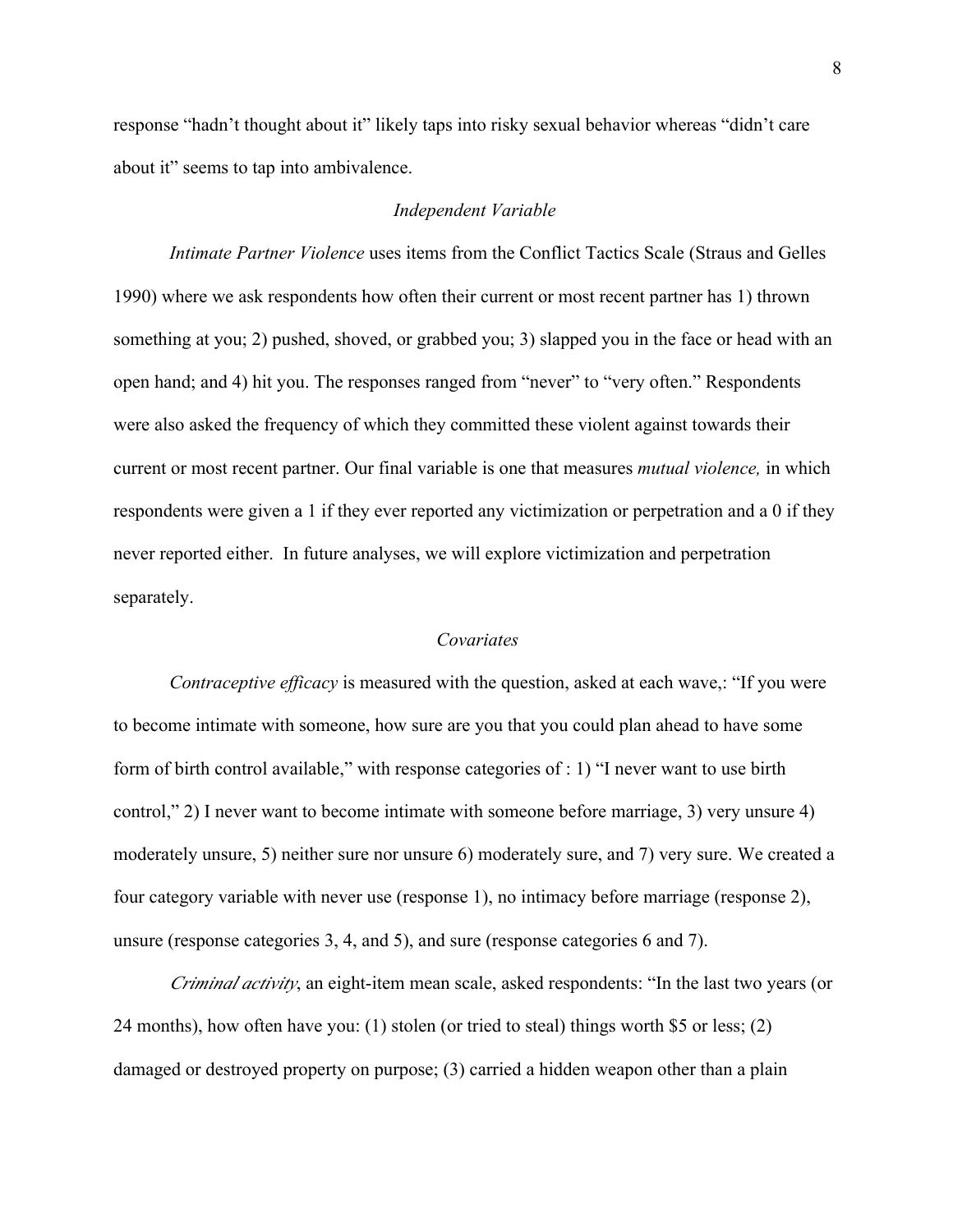pocket knife, (4) stolen (or tried to steal) something worth more than \$50; (5) attacked someone with the idea of seriously hurting him/her; (6) sold drugs; (7) broken into a building or vehicle (or tried to break in) to steal something or just to look around; and (8) used drugs to get high (not because they were sick)" (Elliott and Ageton 1980). Responses ranged from "never" to "more than once a day," with a mean scale resulting in a range from 0 to 8 (the  $\alpha$  ranged from 0.74 to 0.87 across waves). We dropped the responses "been drunk in a public place" because we will also include a substance abuse measure. Respondents were asked these questions regarding their criminal activity at each interview, and for each wave we created a mean scale.

*Substance abuse* prior to the birth of the child will be operationalized as a 7-item mean scale in which respondents were asked: "How often in the past 12 months have you experienced these things because of your drinking/using drugs:" (1) "Not felt so good the next day," (2) "Felt unable to do your best job at work or school," (3) "Hit one of your family members," (4) "Gotten into fights with others," (5) "Had problems with your friends," (6) "Had problems with someone you were dating," and (7) "Gotten into a sexual situation that you later regretted." Responses ranged from (1) never to (8) almost daily (the α ranged from 0.89 to 0.92 across waves).

In our preliminary analyses, the variables above are indexed to wave 1 in the analysis predicting any birth and to the wave prior to the birth for the analysis predicting first birth intendedness, but we will convert these to time-varying measures for future analyses.

*Grades,* self-reported at the first interview, were coded so that higher numbers reflected higher grades. *Gender,* a binary variable, specified if the respondent was female. *Race/Ethnicity* (measured at the first interview) was classified into three binary variables: (1) White, (2) Black, and (3) Hispanic with White as the reference category. *Family structure,* from the first interview, was operationalized as two biological parent households versus every other family structure.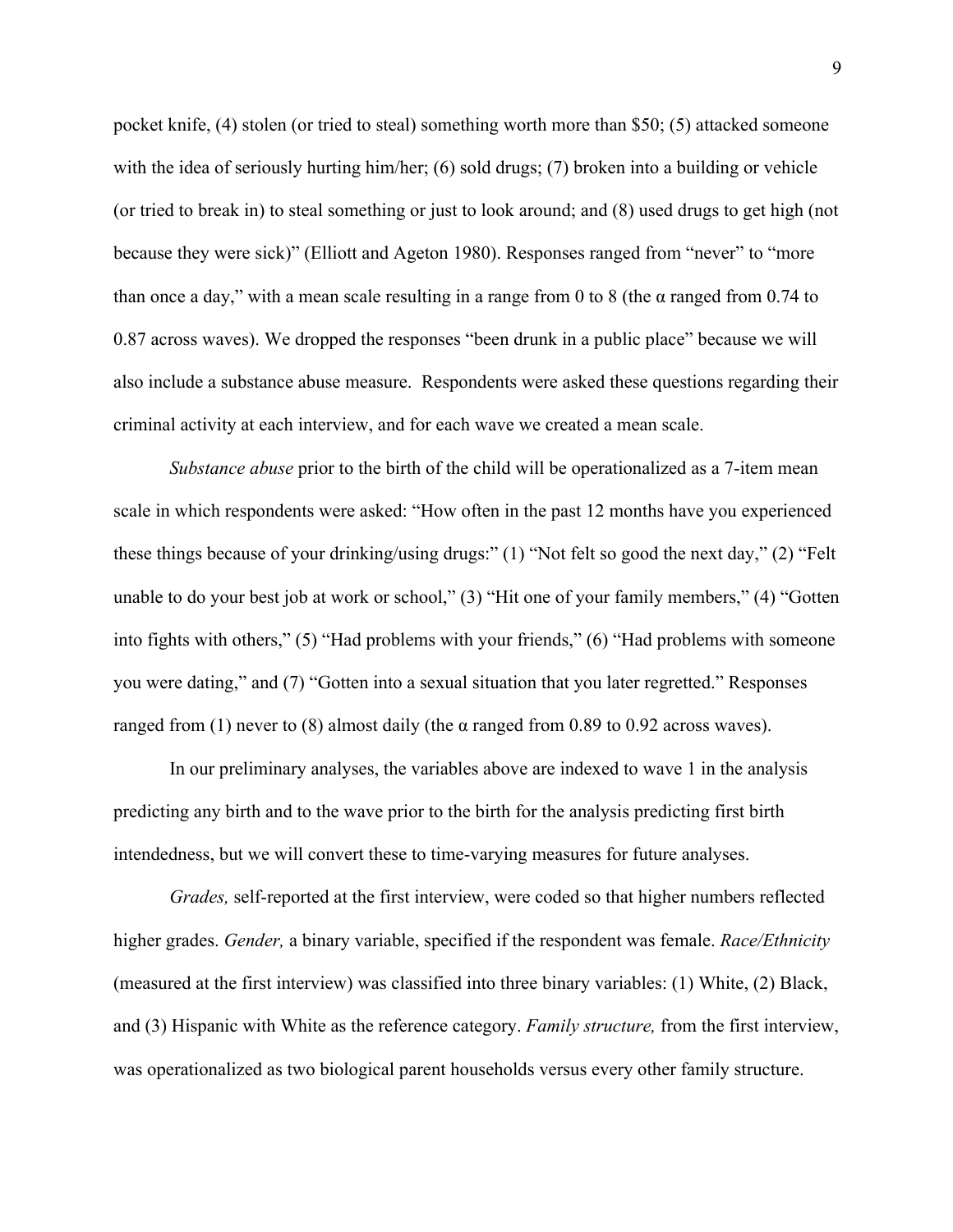We have two additional variables in the models predicting the intendedness of the first birth. *Relationship status,* which is indexed to the wave prior to pregnancy, is categorized into four categories: 1) single, 2) dating, 3) cohabiting, and 4) married. *Age at pregnancy* is in the analyses where we only included the respondents who had a pregnancy (whether theirs or their partners) that resulted in a live birth. This variable was calculated by subtracting eight months from the date of birth of their first child and indicates roughly the time the respondent became pregnant or their partner became pregnant.

# *Analytic Strategy*

For our preliminary analyses we used logistic regressions to determine whether having ever experienced IPV is associated with entry into parenthood by age 25. Therefore, we are unable to establish causal ordering in this draft, but our completed paper will take full advantage of the longitudinal data to establish causal ordering between IPV and having a first birth by age 25; we will also incorporate relationship status. We present several models. In the first model we included the ever experienced IPV measure and the female control (*model 1)*. Then we included the contraceptive efficacy measures (*model 2).* Next, we added in the behavioral indicators of criminal activity, substance abuse, and grades at wave 1 (*model 3)*. In the last model we add in the race/ethnicity and family structure controls (*model 4).*

Second, only among respondents who had a first birth, we used logistic regressions to estimate the association between IPV—at the wave prior to reported birth—and the probability of reporting their first birth as unintended. These models will closely follow the first set of analyses; however, we now add age at conception to the first model. We also controlled for the parents' relationship status at the time of the pregnancy (*model 4).* And lastly we added in the race/ethnicity and family structure controls (*model 5).*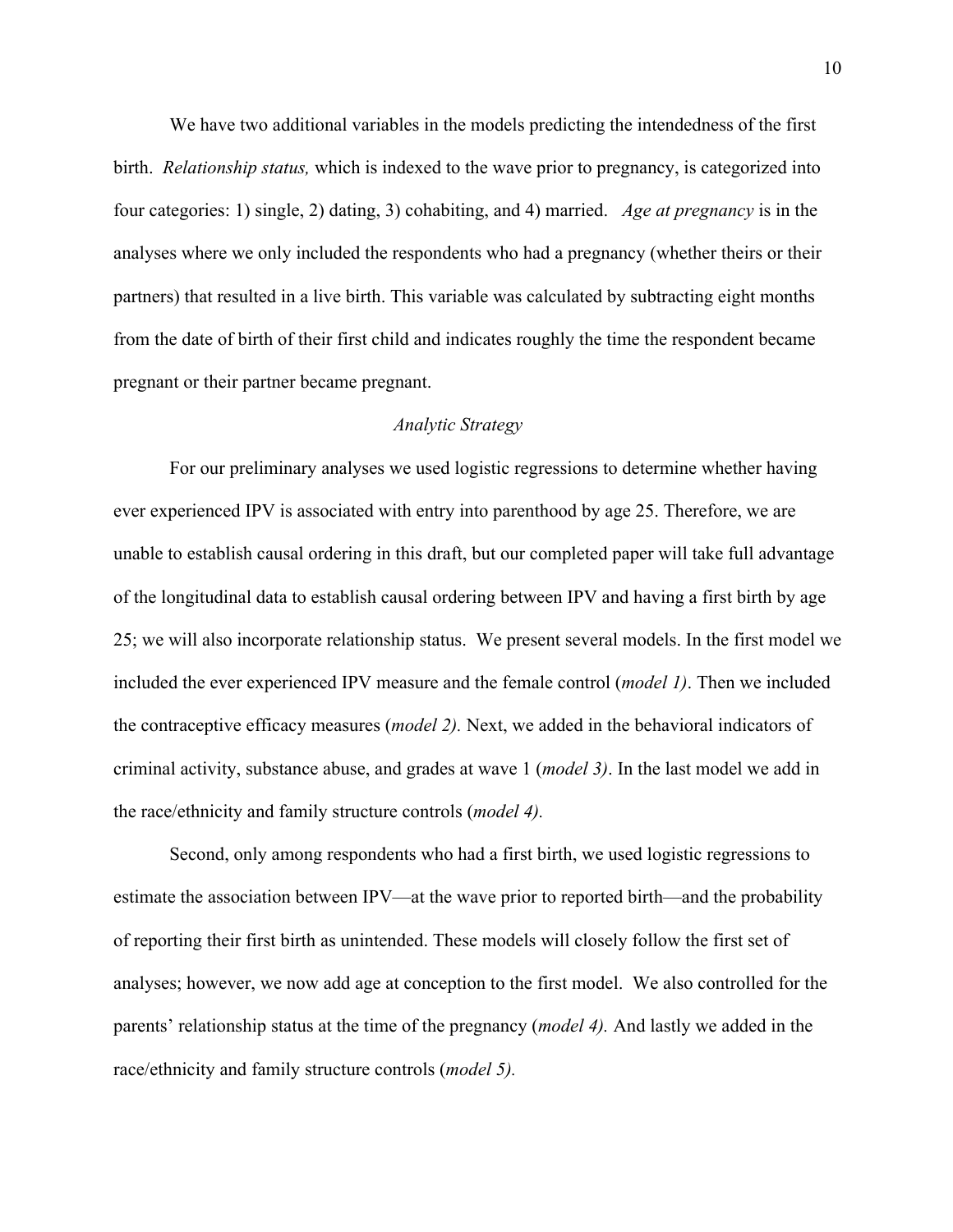Our last set of analyses used multinomial logistic regressions in order to break down the fertility intentions into the original question: 1) wanted; 2) didn't want 3) didn't think about it; and 4) didn't care. The model ordering mirrored our second set of analyses, and we show several sets of models in which we change the reference category. In each of our analyses we report the odds ratios.

#### *Preliminary Results*

Table 1 shows the background characteristics for our entire sample (including both parents and non-parents) and as shown 43% of respondents experienced their first birth. The average age at first birth was about 20, and of those parents, about a quarter reported that their pregnancy was wanted. Roughly, a third of births were reported as unwanted, 23 % reported that they hadn't thought about it, and 18 % didn't care. Further, about 14 % of parents were single, 17 % were dating, 38 % were cohabiting, and 20 % were married at the time of pregnancy.

# Table 1 About Here

The descriptive results also show that respondents who had a first birth reported higher levels of ever experiencing IPV. At wave 1, parents also reported higher levels of delinquency and substance abuse, but lower grades compared to those who were not parents.

Table 2 reports the results of the logistic regressions estimating the relationship between *having ever* experienced IPV and entering into parenthood. The results indicate that net of other covariates, respondents who ever reported IPV—both perpetration and victimization—had twice the odds of early parenthood compared to those who never reported IPV. As expected, women were twice as likely to report entering parenthood compared to men.

# Table 2 About Here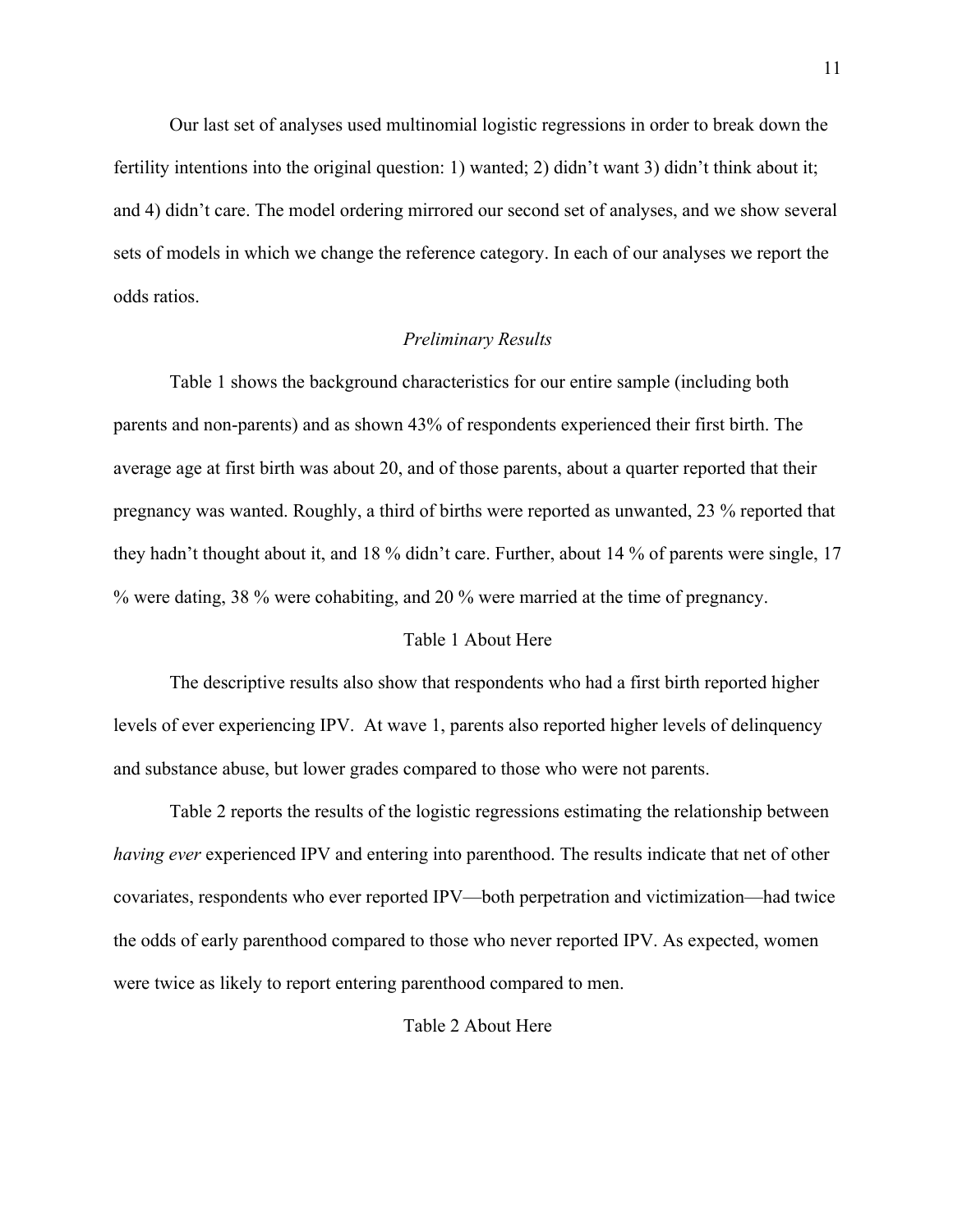Compared to respondents who were sure they would be able to proactively plan for birth control, those who indicated they didn't want to be intimate before marriage and those who were unsure of their ability to plan ahead had lower odds of entering parenthood. Having higher reported grades at wave 1 and having grown up in a two-parent household were associated with lower odds of entering parenthood. Hispanic respondents had higher odds of entering parenthood compared to white respondents.

Table 3 shows the results from the analysis in which we ask *among parents* are those who reported they had experienced either victimization or perpetration *at the wave prior* to their first birth more likely to report that their first birth was unintended? Our measure of prior IPV was never significant, indicating parents who experienced IPV at the wave prior to their reported first birth did not have higher odds of reporting this birth as unintended. Respondents who were dating or cohabiting at the time of their pregnancy were significantly more likely to report their first birth as unintended compared to parents who were married. Respondents who were single at the time of their pregnancy were significantly more likely to report their first birth as unintended until we controlled for behavioral indicators and then the sociodemographic controls. Respondents who at wave 1 reported that they never plan on using birth control had marginally higher odds of reporting their first birth as unintended.

# Table 3 About Here

Tables 4 through 6 further analyze, *among parents,* the relationship between prior IPV and types of unintended fertility. In these analyses, we divided unintended fertility into the three original categories (unwanted; hadn't thought; didn't care) and ran multinomial logistic regressions where intended first birth was the reference category. As can be seen across all four tables, there is no statistically significant difference in whether IPV predicts different types of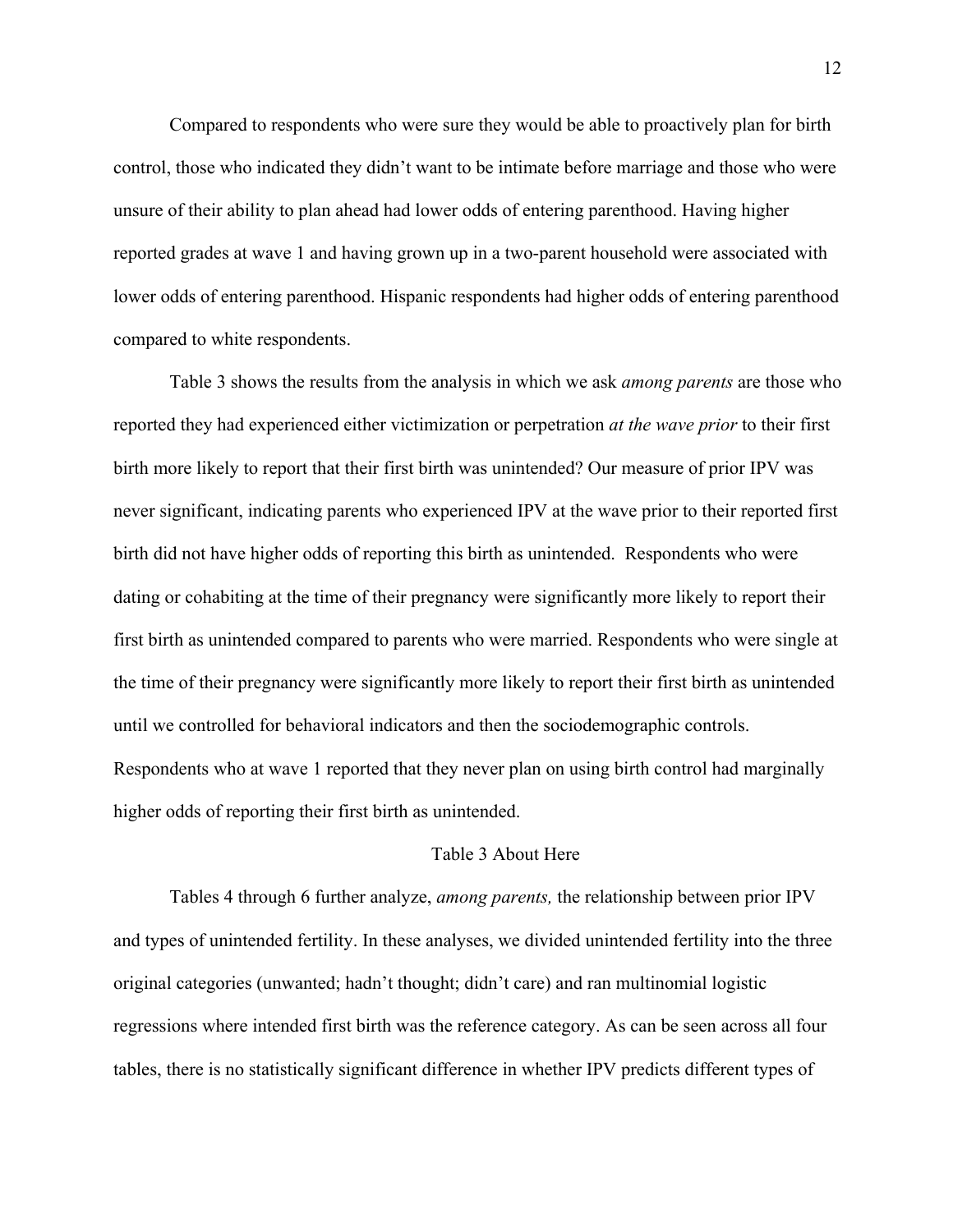unintended fertility. We also conducted multinomial analyses where we changed the reference category to "didn't care" and to unwanted (not shown); again, though, there were no differences across groups in the link between IPV and types of unintended fertility.

> Table 4 About Here Table 5 About Here Table 6 About Here *Sensitivity Analyses*

In sensitivity tests for the logistic regressions and multinomial we included an interaction between gender and IPV, and it was insignificant in all models. Thus, the role of IPV does not differ for men and women.

### *Discussion*

As compared to other westernized countries, the US has the highest rate of unintended fertility. IPV is also a concern in the US, affecting men and women alike (Giordano et al. 2016). Our work seeks to determine whether there is association between IPV and unintended births. Prior work has indicated that women who experience IPV are more likely to enter parenthood earlier and classify their entry as unintended (Barber et al. 2018). Our preliminary results indicate that overall, those who had *ever reported* IPV were significantly more likely to experience early parenthood compared to those with no IPV. However, once we limit our analyses to only parents and use a measure of IPV that temporally precedes the birth, there is no associated between *prior IPV* and unintended fertility. Our multinomial results further support the lack of association, even with more nuanced categories of fertility intendedness. In contrast to prior work, then, the preliminary findings suggest that there is no strong association between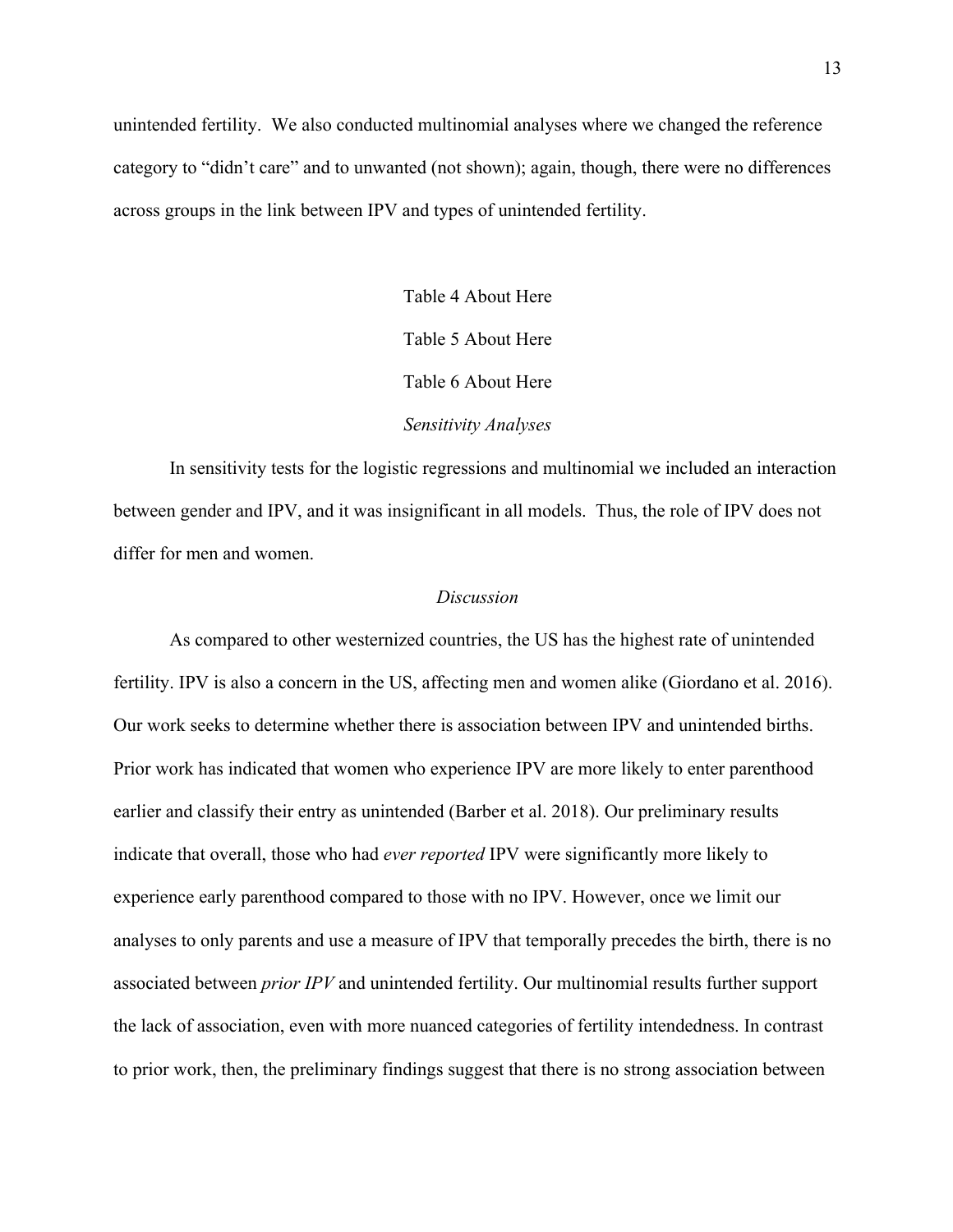IPV and unintended fertility but, rather, that both unintended fertility and IPV occur among young adults in unstable relationships.

In the completed paper, we will use an event history framework to be able to determine causality between IPV and the risk of early parenthood. The future analyses will also incorporate time-ordered experiences of IPV, criminal activity, substance abuse, and contraceptive efficacy. Furthermore, we will control for the relationship status for non-parents as well. We will fully explore the role of victimization and perpetration. We will use life table methods to estimate the cumulative probabilities of having a birth, and this will allow us to observe the differences in likelihood of entering parenthood prior to specific ages for respondents with and without IPV. The findings from this study will provide new insights into the implications of intimate partner violence and provide evidence to support programs targeted at young men and women.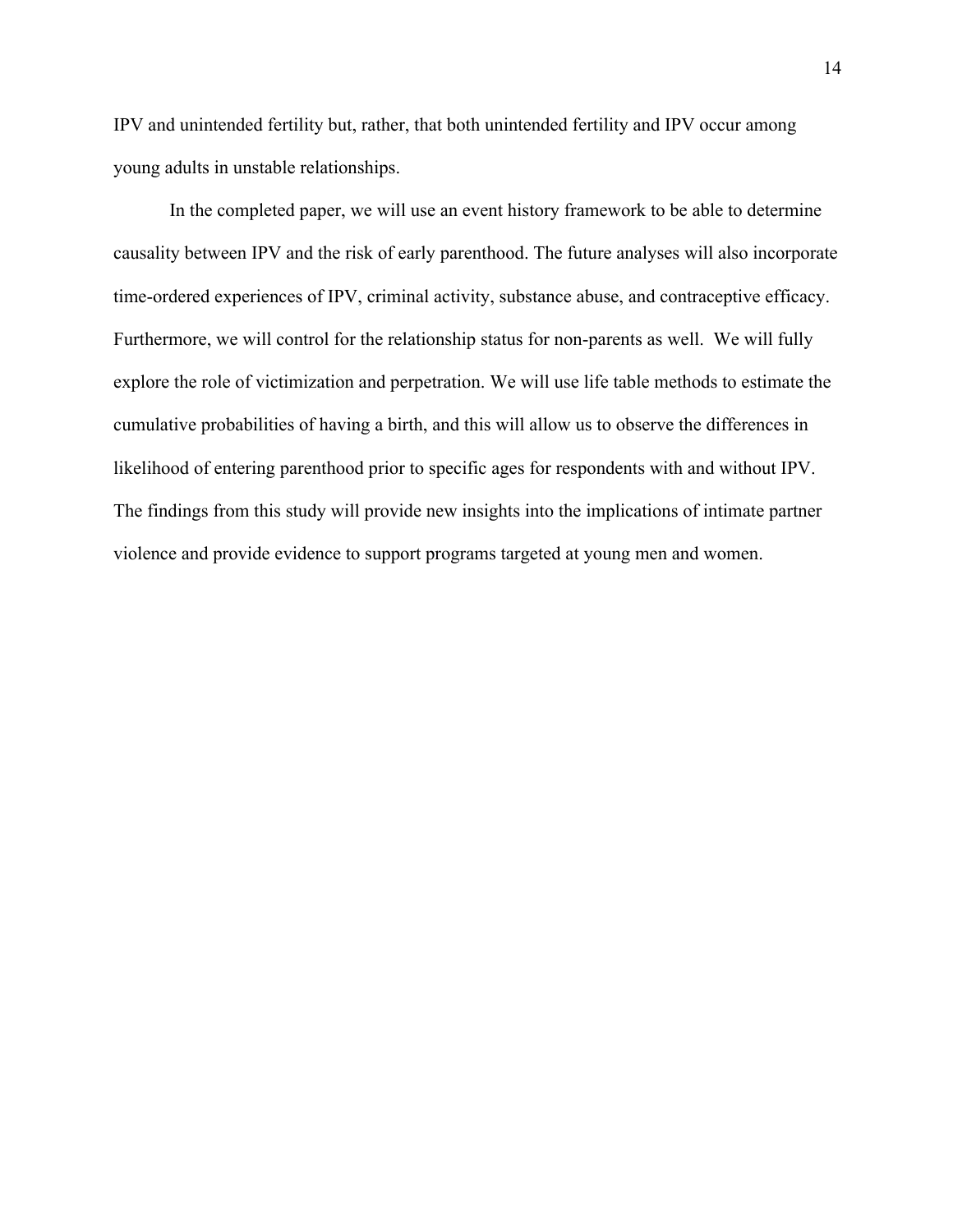- Barber, J. S., Kusunoki, Y., Gatny, H. H., & Budnick, J. (2018). The Dynamics of Intimate Partner Violence and the Risk of Pregnancy during the Transition to Adulthood. *American Sociological Association, 00,* 1-28.
- Breiding, M.J., Chen J., & Black, M.C. (2014). Intimate Partner Violence in the United States — 2010. Atlanta, GA: National Center for Injury Prevention and Control, Centers for Disease Control and Prevention.
- Calpadi, D. M., Knoble, N. B., Wu Shortt, J., & Hyoun, K. K. (2012). A Systematic Review Of Risk Factors for Intimate Partner Violence. *Partner Abuse, 3,* 321-280.
- Elliot, D. S., & Ageton, S. S. (1980). Reconciling Race and Class Difference in Self-Reported and Official Estimates of Delinquency. *American Sociological Association, 2,* 95-110.
- Finer, L. B., & Zolna, M. R. (2014). Shifts in Intended and Unintended Pregnancies in the United States, 2001-2008. *American Journal of Public Health, 104,* S43-S48.
- Finer, L. B., & Zolna, M. R. (2016). Declines in Unintended Pregnancy in the United States, 2008-2011. *The New England Journal of Medicine, 375,* 843-852.
- Gibbs, L. (2013). Gender, Relationship Type, and Contraceptive Use at First Intercourse. *Contraception, 87,* 906-812.
- Gibson, J. D., Koenig, M. A., & Hindin, M. J. (2008) The Effects of Unintended Pregnancy on Infant, Child, and Parental Health: A Review of the Literature. *Studies in Family Planning, 39,* 18-38.
- Giordano, P. C., Copp, J. E., Longmore. M. A., & Manning, W. D. (2016). Anger, Control, and Intimate Partner Violence in Young Adulthood, *31,* 1-13.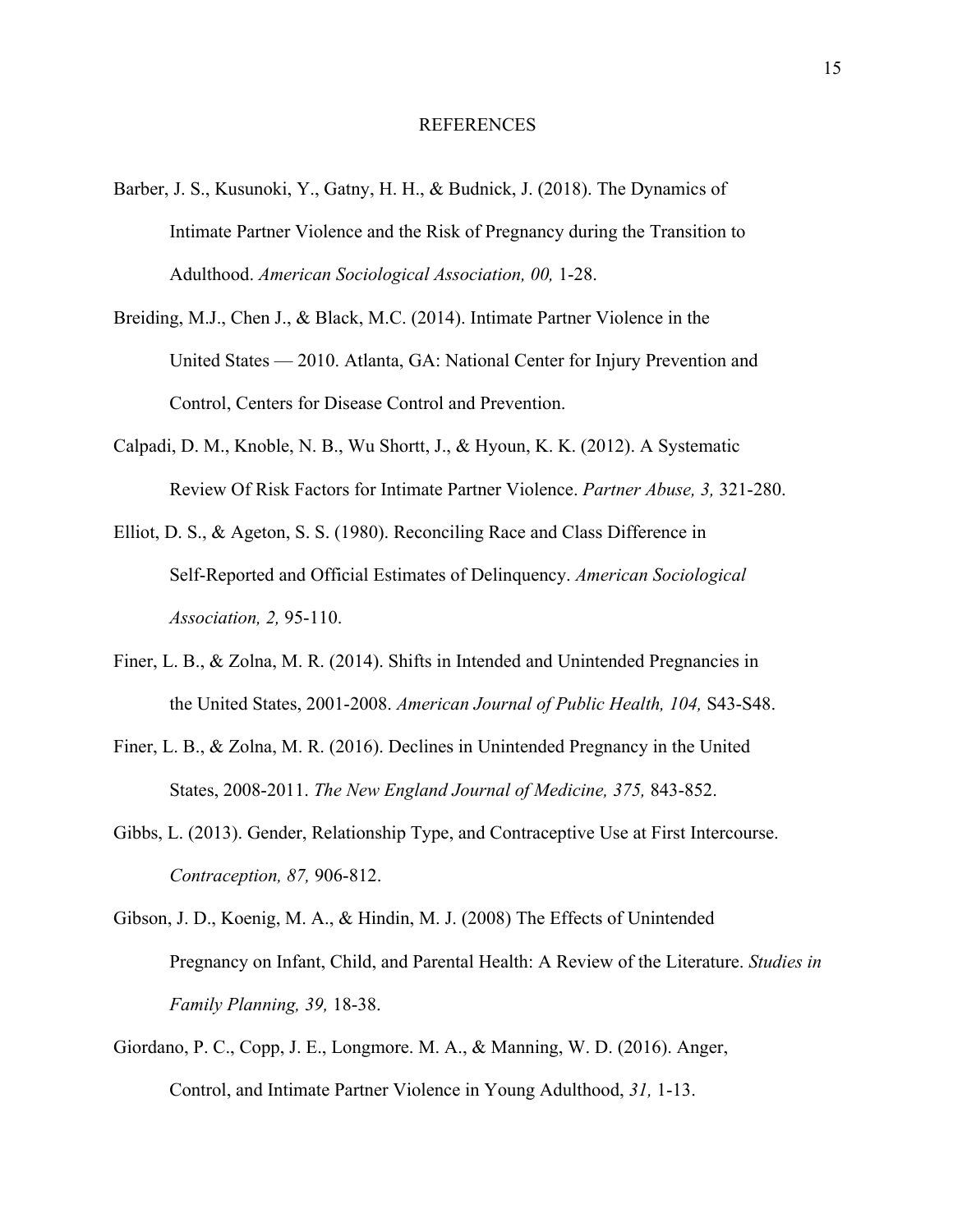- Guzzo, K. B., & Hayford, S. R. (2012). Unintended Fertility and the Stability of Coresidential Relationships. *Social Science Research, 41,* 1138-1151.
- Guzzo, K. B. & Hayford, S. (2018). Adolescent Reproductive and Contraceptive Knowledge and Attitudes and Adult Contraceptive Behavior. *Maternal and Child Health, 22,* 32-40.
- Henshaw, S. K. (1998). Unintended Pregnancy in the United States. *Family Planning Perspectives, 30,* 24-29+46.
- Johnson, W. I., Giordano, P. C., Manning, W. D., & Longmore, M. A. (2015). The IPV-Age Curve: Changes in Intimate Partner Violence Perpetration During Adolescence a nd Young Adulthood, *44,* 708-726.
- Manning, W. D. Smock, P. J., & Majumdar, D. (2004). The Relative Stability of Cohabiting and Marital Unions for Children. *Population Research and Policy Review, 23,*  135-159
- Manning, Wendy D., Giordano, P. C., Longmore, M. A., & Flanigan, C. M. (2012). Young Adult Dating Relationships and Management of Sexual Risk. *Population Research and Policy Review, 31,* 165-185.
- Miller, E. & Silverman, J. C. (2010). Reproductive Coercion and Partner Violence: Implications for Clinical Assessment of Unintended Pregnancy. *Expert Review of Obstetrics & Gynecology, 5,* 511-515.
- Pallitto, C. C., Campbell, J. C., & O'Campo P. (2005). Is the Intimate Partner Violence Associated With Unintended Pregnancy? *Trauma, Violence, & Abuse, 6,* 217-235 Schumacher, J. A., Feld-bau-Kohn, S., Smith Slep, A. M., & Heyman, R. E. (2001). Risk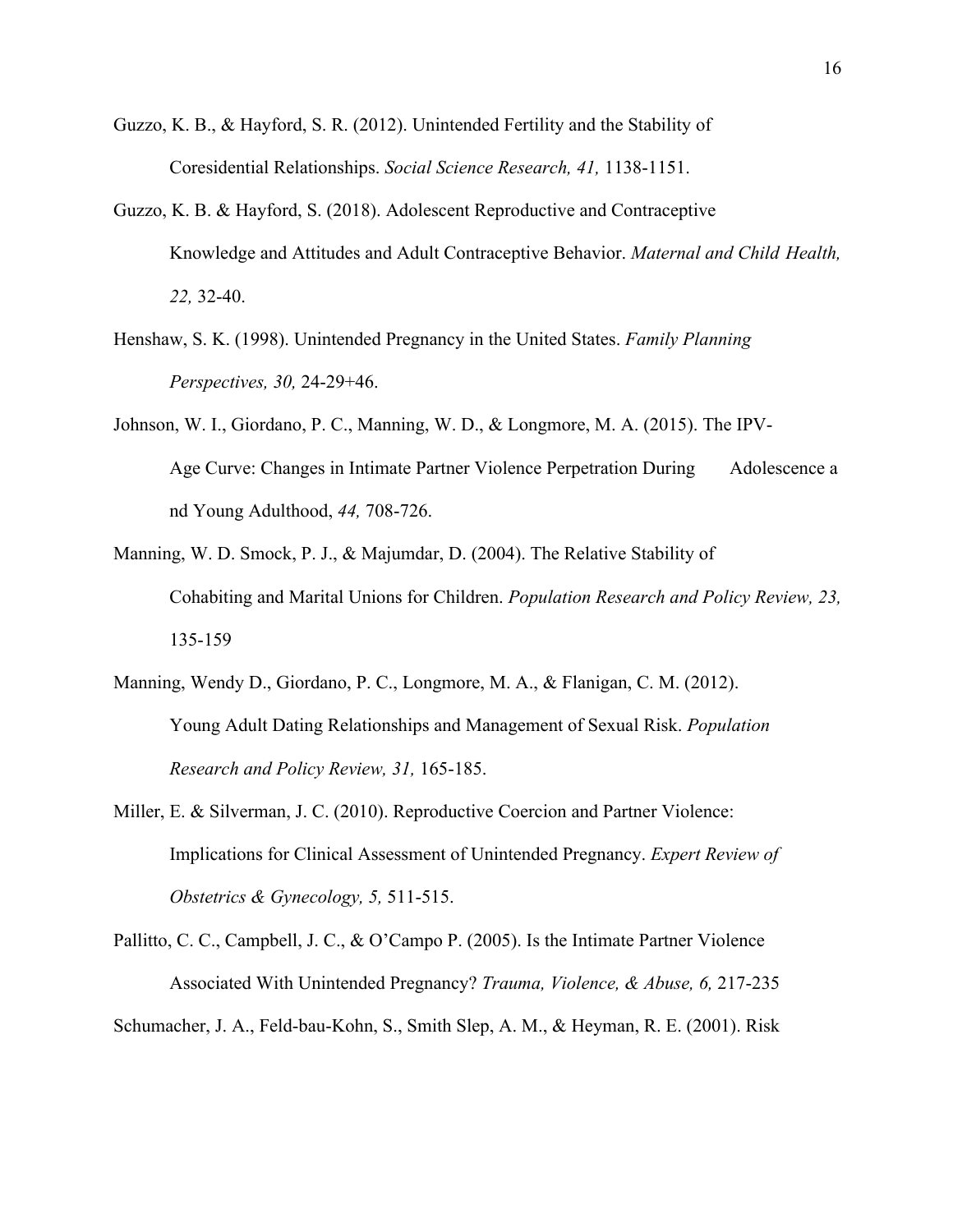Factors for Male-to-Female Partner Physical Abuse. *Aggression and Violence Behavior, 6,* 281-352

- Straus, M. A., & Gelles, R. J. *Behind Closed Doors: Violence in the American Family.* Garden City, NY: Anchor/Doubleday Press.
- Sedgh, G., Singh, S., & Hussain, R. (2014). Intended and Unintended Pregnancies Worldwide in 2012 and Recent Trends. *Studies in Family Planning, 45,* 301-314.
- Yakubovich, A. R., Stockl H., Murray, J., Melendez-torres G. J., Steinert, J. I., Galvin, E. Y., & Humphreys, D. K. (2018). Risk and Protective Factors for Intimate Partner Violence Against Women: Systematic Review and Meta-analyses of Prospective-Longitudinal Studies, *American Journal of Public Health, 108,* 1-11.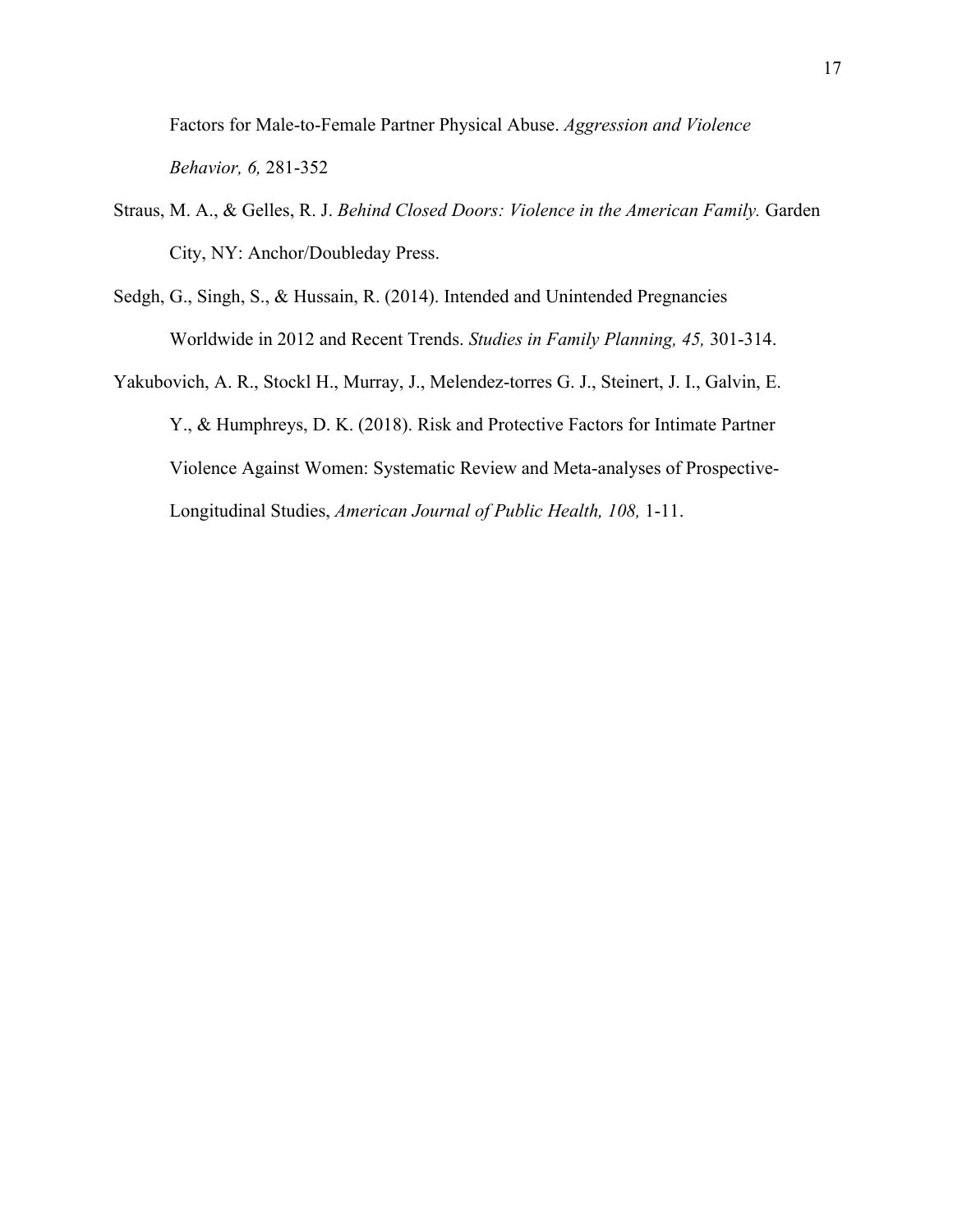|                                     |           | Parents   | Non-Parents |           |  |
|-------------------------------------|-----------|-----------|-------------|-----------|--|
|                                     | M or $\%$ | <b>SD</b> | M or $%$    | <b>SD</b> |  |
| <b>Dependent Variables</b>          |           |           |             |           |  |
| Had a first birth                   | 43.30     |           | 56.70       |           |  |
| Of those with a first birth:        |           |           |             |           |  |
| Age at Birth                        | 19.80     | 2.59      |             |           |  |
| <b>Fertility Intentions</b>         |           |           |             |           |  |
| Wanted                              | 26.39     |           |             |           |  |
| Didn't Want                         | 31.67     |           |             |           |  |
| Hadn't Thought                      | 23.61     |           |             |           |  |
| Didn't care                         | 18.33     |           |             |           |  |
| <b>Independent Variables</b>        |           |           |             |           |  |
| Ever IPV                            | 0.71      | 0.46      | 0.46        | 0.50      |  |
| IPV at Prior Wave*                  | 0.40      | 0.49      |             |           |  |
| Relationship Status*                |           |           |             |           |  |
| Single                              | 14.17     |           |             |           |  |
| Dating                              | 17.22     |           |             |           |  |
| Cohabiting                          | 37.78     |           |             |           |  |
| Married                             | 20.56     |           |             |           |  |
| Contraceptive efficacy              |           |           |             |           |  |
| Never Use                           | 10.56     |           | 7.56        |           |  |
| No Intimacy before Marriage         | 14.44     |           | 24.58       |           |  |
| Unsure                              | 20.00     |           | 25.84       |           |  |
| Sure                                | 53.61     |           | 41.60       |           |  |
| <b>Behavioral Indicators</b>        |           |           |             |           |  |
| Delinquency Wave 1                  | 0.23      | 0.63      | 0.18        | 0.68      |  |
| Delinquency at Prior Wave*          | 0.32      | 0.65      |             |           |  |
| Substance Abuse Wave 1              | 15.44     | 0.48      | 0.12        | 0.50      |  |
| Substance Abuse at Prior Wave* 0.23 |           | 0.70      |             |           |  |
| Grades                              | 5.44      | 2.05      | 6.25        | 1.96      |  |
| Sociodemographic Controls           |           |           |             |           |  |
| Gender                              |           |           |             |           |  |
| Female                              | 0.62      | 0.48      | 0.44        | 0.50      |  |
| Race/Ethnicty                       |           |           |             |           |  |
| Non-Hispanic Black                  | 0.33      | 0.47      | 0.25        | 0.44      |  |
| Hispanic                            | 0.17      | 0.37      | 0.11        | 0.31      |  |
| Non-Hispanic White                  |           |           |             |           |  |
| Family Structure (Wave 1)           |           |           |             |           |  |
| Two Biological                      | 0.36      | 0.48      | 0.51        | 0.50      |  |
| Not Two Biological                  |           |           |             |           |  |
| N                                   | 360       |           | 476         |           |  |

Table 1. Background characteristics for Analytic Sample

\*For preliminary analyses only causal ordering was determined for parents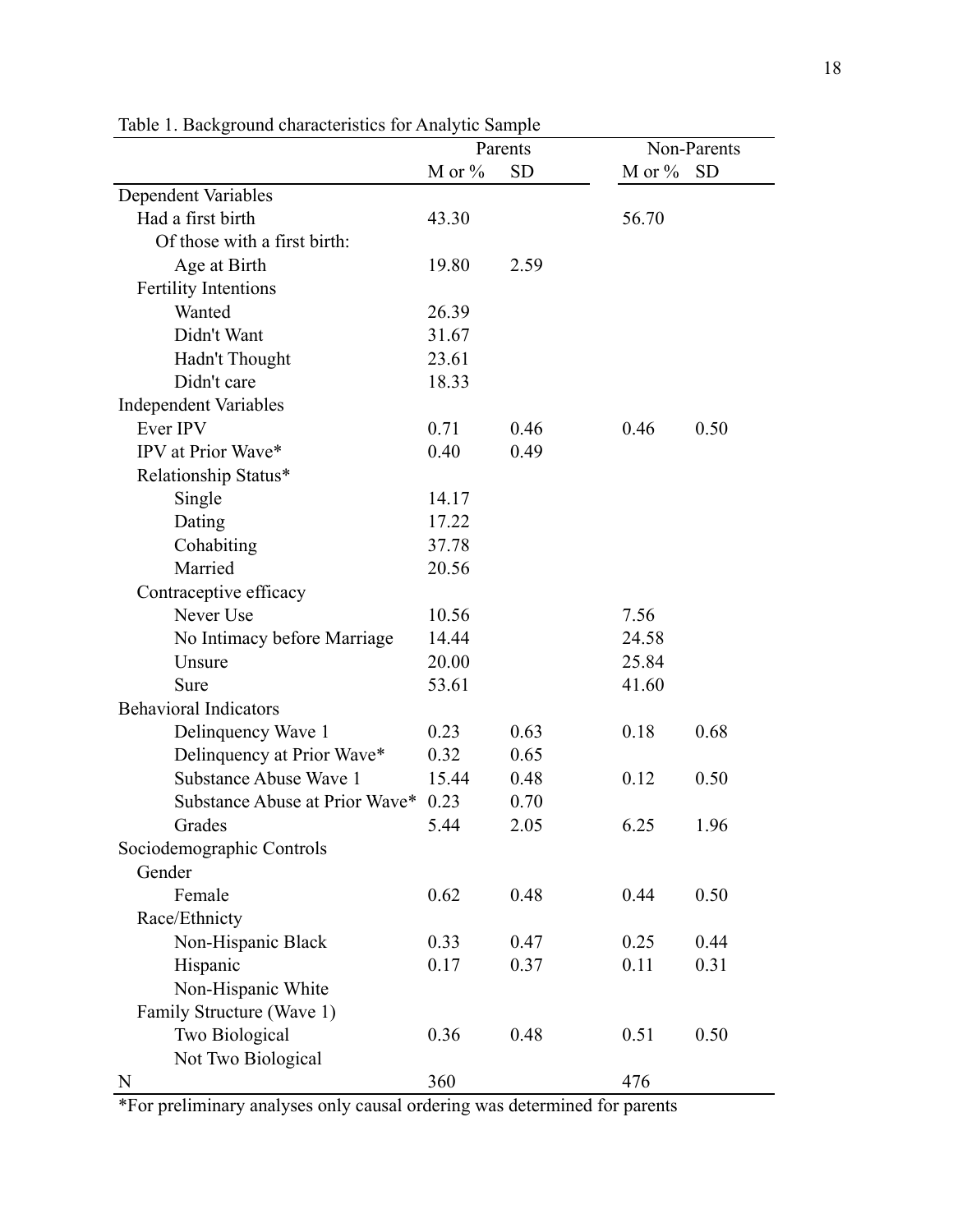| Variables                                     | Model 1    | Model 2    | Model 3    | Model 4    | Model 5    |
|-----------------------------------------------|------------|------------|------------|------------|------------|
| Ever IPV                                      | $2.89$ *** | $3.45$ *** | $3.38$ *** | $3.09$ *** | $2.95$ *** |
| Female                                        |            | $2.56$ *** | $2.76$ *** | $3.03$ *** | $2.95$ *** |
| Contraceptive Efficacy                        |            |            |            |            |            |
| Never Use                                     |            |            | 1.14       | 0.95       | 0.96       |
| No Intimacy Before Marriage                   |            |            | $0.41$ *** | $0.42$ *** | $0.43$ *** |
| Unsure                                        |            |            | 0.61<br>** | $0.57$ **  | $0.56$ **  |
| (Sure)                                        |            |            |            |            |            |
| Behavioral Indicators (wave 1)                |            |            |            |            |            |
| Delinquency                                   |            |            |            | 0.94       | 0.91       |
| <b>Substance Abuse</b>                        |            |            |            | 1.09       | 1.14       |
| Grades                                        |            |            |            | $0.82$ *** | $0.84$ *** |
| Sociodemographic Controls                     |            |            |            |            |            |
| Race/Ethnicty                                 |            |            |            |            |            |
| Non-Hispanic Black                            |            |            |            |            | 1.20       |
| Hispanic                                      |            |            |            |            | $1.63 *$   |
| Non-Hispanic White                            |            |            |            |            |            |
| Family Structure (Wave 1)                     |            |            |            |            |            |
| <b>Two Biological</b>                         |            |            |            |            | $0.76$ †   |
| (Not Two Biological)                          |            |            |            |            |            |
| Source: Toledo Adolescent Relationships Study |            |            |            |            |            |
| Note. Contrast categories are in parentheses  |            |            |            |            |            |
| $\dagger p < 1.$ *p < 05. **p<.01. ***p<.001  |            |            |            |            |            |
| $N = 836$                                     |            |            |            |            |            |

Table 2. Logistic Regressions of Probability of First Birth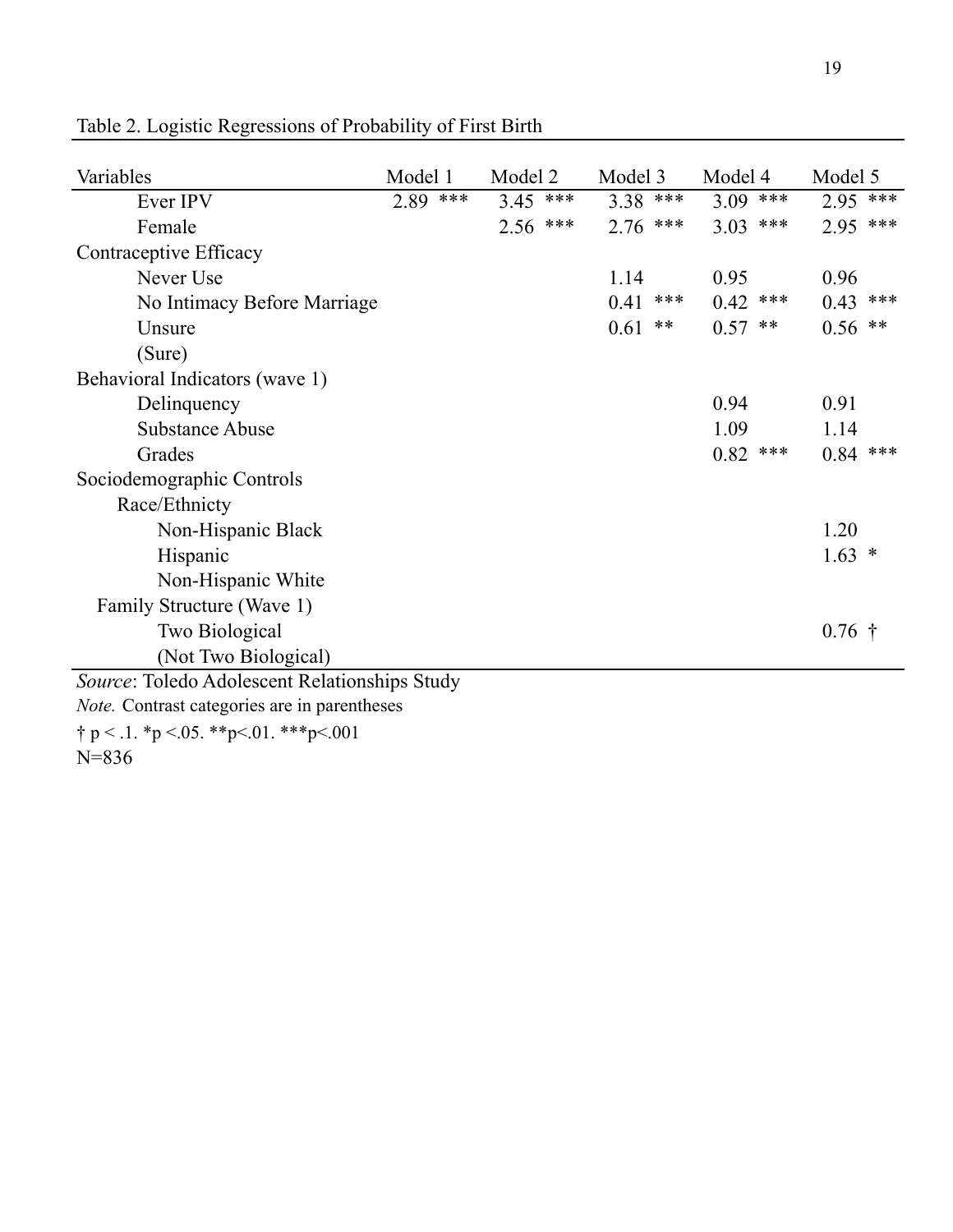| Variables                                           | Model 1 | Model 2 Model 3 |            | Model 4               | Model 5    | Model 6    |
|-----------------------------------------------------|---------|-----------------|------------|-----------------------|------------|------------|
| IPV at Prior Wave                                   | 1.38    | 1.36            | 1.29       | 1.27                  | 1.25       | 1.24       |
| Female                                              |         | 1.20            | 1.37       | 1.47                  | 1.53       | 1.54       |
| Age at Conception                                   |         | 0.95            | 0.94       | 0.95                  | 0.96       | 0.96       |
| Relationship Status at Pregnancy                    |         |                 |            |                       |            |            |
| Single                                              |         |                 | $2.20*$    | $2.15*$               | $2.14$ †   | 1.92       |
| Dating                                              |         |                 | $4.83$ *** | $5.05$ ***            | $5.12$ *** | $4.56$ *** |
| Cohabiting                                          |         |                 |            | $2.86$ *** $3.09$ *** | $3.70$ *** | $3.12$ *** |
| (Married)                                           |         |                 |            |                       |            |            |
| Contraceptive Efficacy                              |         |                 |            |                       |            |            |
| Never Use                                           |         |                 |            | $2.43 \t{\text{+}}$   | $2.39$ †   | $2.44$ †   |
| No Intimacy Before Marriage                         |         |                 |            | 0.90                  | 0.92       | 0.93       |
| Unsure                                              |         |                 |            | 1.45                  | 1.40       | 1.35       |
| (Sure)                                              |         |                 |            |                       |            |            |
| <b>Behavioral Indicators</b>                        |         |                 |            |                       |            |            |
| Delinquency at Prior Wave                           |         |                 |            |                       | 1.18       | 1.15       |
| Substance Abuse at Prior Wave                       |         |                 |            |                       | 1.62       | 1.79       |
| Grades (wave 1)                                     |         |                 |            |                       | 1.02       | 1.03       |
| Sociodemographic Controls                           |         |                 |            |                       |            |            |
| Race/Ethnicty                                       |         |                 |            |                       |            |            |
| Non-Hispanic Black                                  |         |                 |            |                       |            | 1.68       |
| Hispanic                                            |         |                 |            |                       |            | 0.87       |
| Non-Hispanic White                                  |         |                 |            |                       |            |            |
| Family Structure (Wave 1)                           |         |                 |            |                       |            |            |
| Two Biological                                      |         |                 |            |                       |            | 0.98       |
| (Not Two Biological)                                |         |                 |            |                       |            |            |
| Source: Toledo Adolescent Relationships Study       |         |                 |            |                       |            |            |
| Note. Contrast categories are in parentheses        |         |                 |            |                       |            |            |
| $\uparrow$ p < .1. *p < .05. **p < .01. ***p < .001 |         |                 |            |                       |            |            |
| $N = 360$                                           |         |                 |            |                       |            |            |

Table 3. Logistic Regressions of Probability of Unintended First Birth

20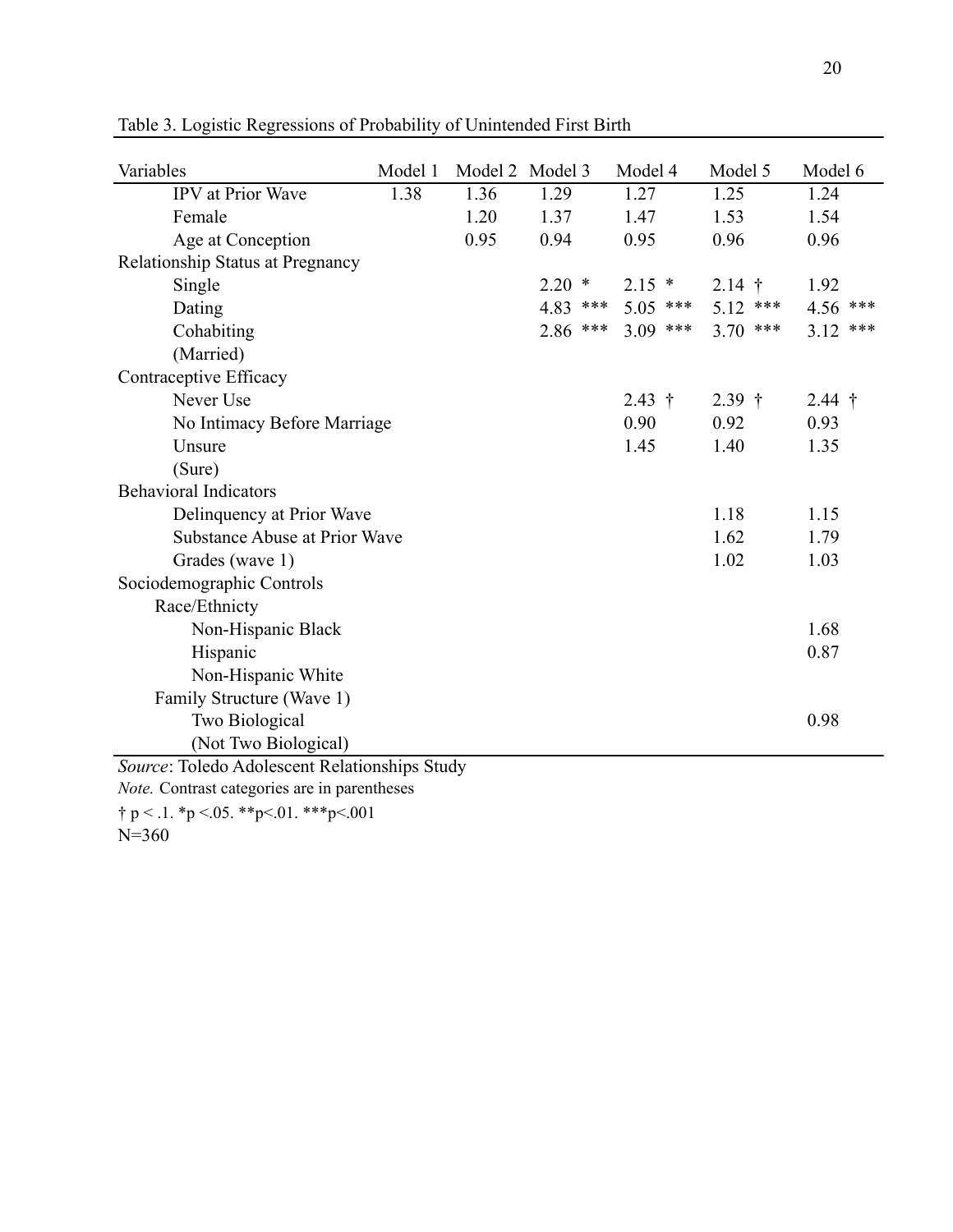|                                                     | <b>Intended versus Unwanted</b> |          |            |             |             |            |
|-----------------------------------------------------|---------------------------------|----------|------------|-------------|-------------|------------|
| Variables                                           | Model 1                         | Model 2  | Model 3    | Model 4     | Model 5     | Model 6    |
| IPV at Prior Wave                                   | 1.32                            | 1.29     | 1.20       | 1.14        | 1.09        | 1.09       |
| Female                                              |                                 | 1.34     | 1.54       | $1.73$ †    | $1.91*$     | $1.90*$    |
| Age at Birth                                        |                                 | $0.91$ † | 0.92       | 0.93        | 0.95        | 0.96       |
| Relationship Status at Pregnancy                    |                                 |          |            |             |             |            |
| Single                                              |                                 |          | $3.29$ **  | $3.27$ **   | $3.29$ **   | $3.04$ *   |
| Dating                                              |                                 |          | $6.33$ *** | 6.77<br>*** | 7.00<br>*** | $6.50$ *** |
| Cohabiting                                          |                                 |          | $2.25$ *   | $2.44$ *    | $2.53*$     | $2.56*$    |
| (Married)                                           |                                 |          |            |             |             |            |
| Contraceptive Efficacy                              |                                 |          |            |             |             |            |
| Never Use                                           |                                 |          |            | $3.21$ *    | $3.07*$     | $3.19*$    |
| No Intimacy Before Marriage                         |                                 |          |            | 0.71        | 0.71        | 0.71       |
| Unsure                                              |                                 |          |            | 1.53        | 1.48        | 1.45       |
| (Sure)                                              |                                 |          |            |             |             |            |
| <b>Behavioral Indicators</b>                        |                                 |          |            |             |             |            |
| Delinquency at Prior Wave                           |                                 |          |            |             | 1.36        | 1.34       |
| <b>Substance Abuse at Prior Wave</b>                |                                 |          |            |             | 1.74        | 1.86       |
| Grades (wave 1)                                     |                                 |          |            |             | 1.02        | 1.03       |
| Sociodemographic Controls                           |                                 |          |            |             |             |            |
| Race/Ethnicty                                       |                                 |          |            |             |             |            |
| Non-Hispanic Black                                  |                                 |          |            |             |             | 1.37       |
| Hispanic                                            |                                 |          |            |             |             | 0.80       |
| Non-Hispanic White                                  |                                 |          |            |             |             |            |
| Family Structure (Wave 1)                           |                                 |          |            |             |             |            |
| Two Biological                                      |                                 |          |            |             |             | 0.89       |
| (Not Two Biological)                                |                                 |          |            |             |             |            |
| Source: Toledo Adolescent Relationships Study       |                                 |          |            |             |             |            |
| Note. Contrast categories are in parentheses        |                                 |          |            |             |             |            |
| $\uparrow$ p < .1. *p < .05. **p < .01. ***p < .001 |                                 |          |            |             |             |            |

Table 4. Multinomial Logistic Regressions of Probability of Unintended First Birth

N=360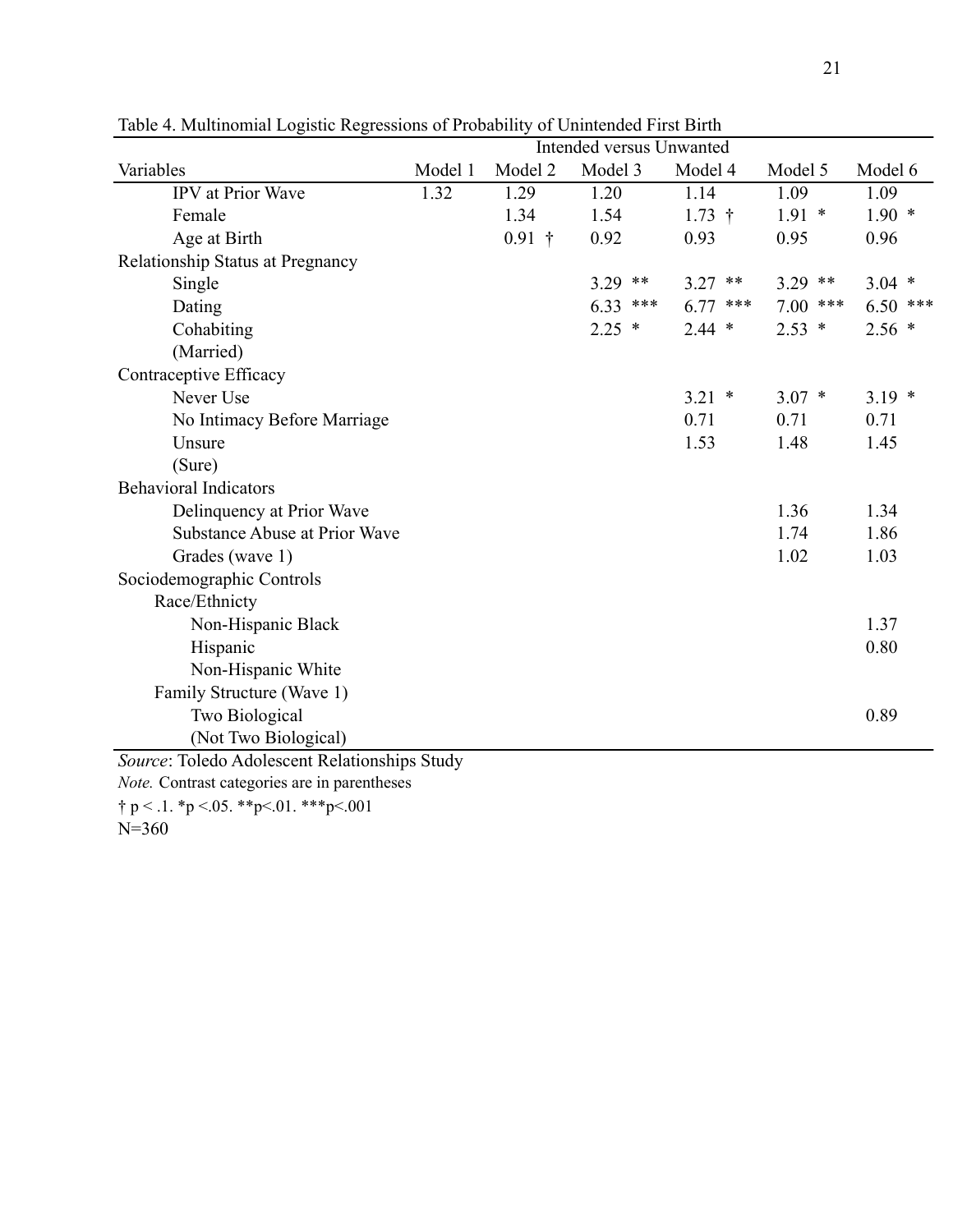|                                                     | Intended versus Hadn't Thought |          |           |           |           |           |
|-----------------------------------------------------|--------------------------------|----------|-----------|-----------|-----------|-----------|
| Variables                                           | Model 1                        | Model 2  | Model 3   | Model 4   | Model 5   | Model 6   |
| <b>IPV</b> at Prior Wave                            | 1.52                           | 1.47     | 1.43      | 1.42      | 1.43      | 1.38      |
| Female                                              |                                | 1.11     | 1.22      | 1.29      | 1.91      | 1.25      |
| Age at Birth                                        |                                | $0.90$ † | $0.87 *$  | $0.88*$   | $0.88$ †  | $0.89$ †  |
| Relationship Status at Pregnancy                    |                                |          |           |           |           |           |
| Single                                              |                                |          | 0.96      | 0.97      | 0.97      | 0.84      |
| Dating                                              |                                |          | $3.38 *$  | $3.43 *$  | $3.44$ *  | $3.10*$   |
| Cohabiting                                          |                                |          | $2.75$ ** | $2.80$ ** | $2.80$ ** | $2.86$ ** |
| (Married)                                           |                                |          |           |           |           |           |
| Contraceptive Efficacy                              |                                |          |           |           |           |           |
| Never Use                                           |                                |          |           | 1.26      | 1.30      | 1.38      |
| No Intimacy Before Marriage                         |                                |          |           | 0.71      | 0.74      | 0.72      |
| Unsure                                              |                                |          |           | 1.36      | 1.33      | 1.27      |
| (Sure)                                              |                                |          |           |           |           |           |
| <b>Behavioral Indicators</b>                        |                                |          |           |           |           |           |
| Delinquency at Prior Wave                           |                                |          |           |           | 1.02      | 1.00      |
| <b>Substance Abuse at Prior Wave</b>                |                                |          |           |           | 1.46      | 1.62      |
| Grades (wave 1)                                     |                                |          |           |           | 1.04      | 1.06      |
| Sociodemographic Controls                           |                                |          |           |           |           |           |
| Race/Ethnicty                                       |                                |          |           |           |           |           |
| Non-Hispanic Black                                  |                                |          |           |           |           | 1.59      |
| Hispanic                                            |                                |          |           |           |           | 0.71      |
| Non-Hispanic White                                  |                                |          |           |           |           |           |
| Family Structure (Wave 1)                           |                                |          |           |           |           |           |
| Two Biological                                      |                                |          |           |           |           | 0.74      |
| (Not Two Biological)                                |                                |          |           |           |           |           |
| Source: Toledo Adolescent Relationships Study       |                                |          |           |           |           |           |
| Note. Contrast categories are in parentheses        |                                |          |           |           |           |           |
| $\uparrow$ p < .1. *p < .05. **p < .01. ***p < .001 |                                |          |           |           |           |           |

Table 5. Multinomial Logistic Regressions of Probability of Unintended First Birth

N=360